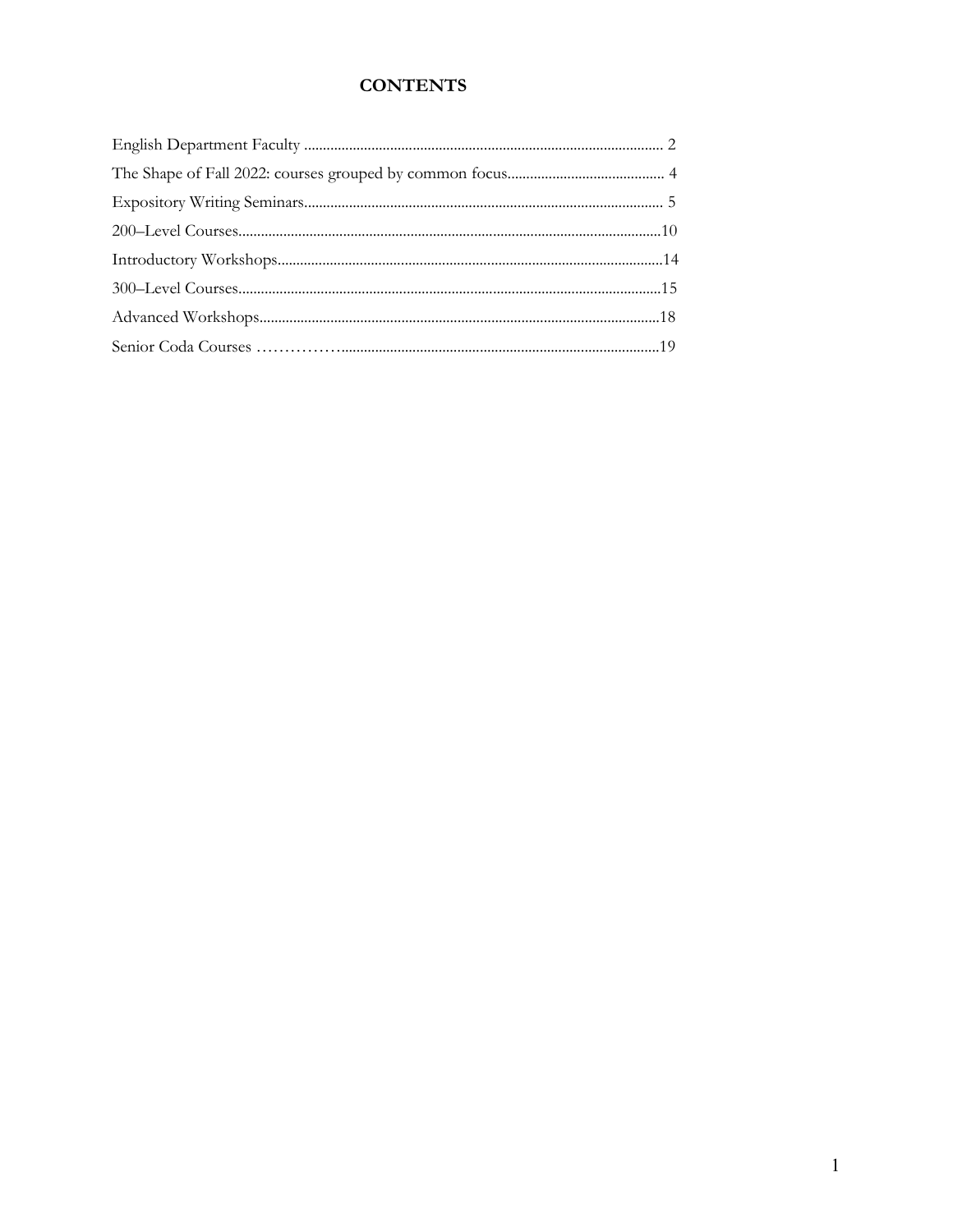Please note: For your convenience, here is a list of the English Department faculty and their contact information for spring '22. If office hours are not convenient, please make an appointment.

| <b>INSTRUCTOR</b>                | Spring 2022<br><b>OFFICE HOURS</b>         | EXT. | <b>OFFICE</b>    |
|----------------------------------|--------------------------------------------|------|------------------|
| Baker, Calvin                    | Th 1:00-3:00 & by appt.                    | 5165 | <b>PMH 315</b>   |
| Benzon, Paul                     | T 4:00-5:30, W 12:30-2:00 & by appt.       | 5162 | <b>PMH 311</b>   |
| Bernard, April                   | By appt.                                   | 8396 | <b>PMH 319</b>   |
| Black, Barbara, Chair            | Th 1:30-3:00, F 11:00-12:30                | 5154 | <b>PMH 313</b>   |
| Boyers, Peg                      | By appt.                                   | 5186 | <b>PMH 327</b>   |
| Boyers, Robert                   | By appt.                                   | 5156 | <b>PMH 325</b>   |
| Bozio, Andrew                    | W 4:00-5:00 & by appt.                     | 5158 | <b>PMH 317</b>   |
| Cermatori, Joseph                | M 2:00-5:00 & by appt.                     | 5163 | <b>PMH 316</b>   |
| Diaby, Bakary                    | M, F 11:00-12:00 & by appt.                | 5166 | <b>PMH 322</b>   |
| Dunn, Olivia                     | M by appt., W, F 11:45-12:45 (all on zoom) | 8493 | <b>PMH 332</b>   |
| Fawcett, Jennifer                | M, W 1:00-2:00 & by appt.                  | 5193 | <b>PMH 336</b>   |
| Golden, Catherine                | Th 12:30-1:30 & by appt.                   | 5164 | <b>PMH 321</b>   |
| Greaves, Margaret                | On Leave                                   | 5191 | <b>PMH 309</b>   |
| Greenspan, Kate                  | T/Th 1:00-2:00, W 10:00-11:30              | 5167 | <b>PMH 324</b>   |
| Hall, Linda                      | $M$ 10:30-noon & by appt.                  | 5182 | <b>PMH 318</b>   |
| Hrbek, Greg                      | By appt.                                   | 8398 | <b>PMH 310</b>   |
| Jorgensen, Caitlin               | W 9:00-11:00 & by appt.                    | 8393 | <b>PMH 326</b>   |
| Junkerman, Nick                  | Th 2:30-4:30                               | 5161 | <b>PMH 306</b>   |
| Marx, Michael<br>Associate Chair | M 2:15-3:30, Th 11:00-2:30, & by appt.     | 5173 | <b>PMH 320</b>   |
| McAdams, Ruth                    | M 4:00-5:00, F 11:00-12:00, & by appt.     | 5174 | <b>PMH 331</b>   |
| Melito, Marla                    | Th 12:00-1:00 & by appt. (all on zoom)     | 8112 | <b>STAR. 201</b> |
| Mintz, Susannah                  | By appt.                                   | 5169 | <b>PMH 305</b>   |
| Niles, Thad                      | M, W 12:30-2:00                            | 8114 | LIBR 442         |
| Parra, Jamie                     | Sabbatical                                 | 5172 | <b>PMH 315</b>   |
| Pashley, Brenda                  | W 2:00-4:00 & by appt.                     | 8150 | <b>STAR. 101</b> |
| Soderlind, Lori                  | W 3:00-6:00 & by appt.                     | 5187 | <b>PMH 333</b>   |
| Sperry, Eileen                   | Every other Tue, Feb 8-May 11, 10:00-3:00  | 5153 | <b>PMH 334</b>   |
| Stokes, Mason                    | M 4:00-5:00, T 3:34-4:45, & by appt.       | 5184 | <b>PMH 308</b>   |
| Suresh, Archana                  | W 11:30-1:00 & by appt.                    | 5177 | <b>PMH 320E</b>  |
| Wientzen, Tim                    | T 11:00-12:00 & by appt.                   | 8397 | <b>PMH 307</b>   |
| Wolff, Melora                    | By appt.                                   | 5197 | PMH 323          |

# **Make sure you speak with your advisor well in advance of fall** '**22 registration, which begins April 5.**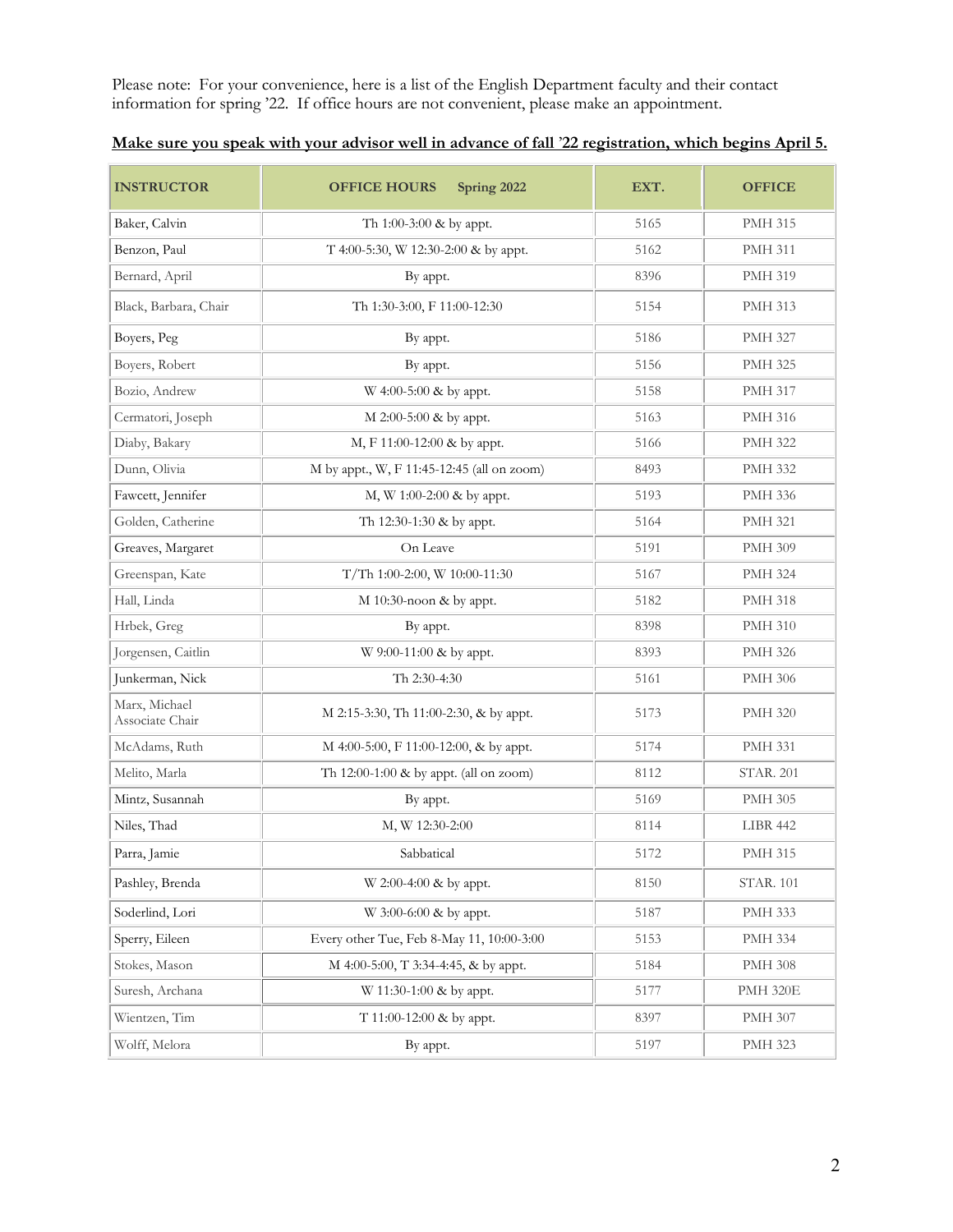Note to Students:

In this Prospectus, you will see some new designations for certain courses. If you entered Skidmore in the fall of 2020 or after, you will want to pay attention to the information in all caps bold that indicates which courses count as your Early Period, Middle Period, and Late Period requirements for the English major. You will need one of each to complete the English major. This is the new Literary History requirement.

If you entered Skidmore prior to fall 2020, you will need two Early Period courses for the English major. These are marked accordingly with the information in all caps bold.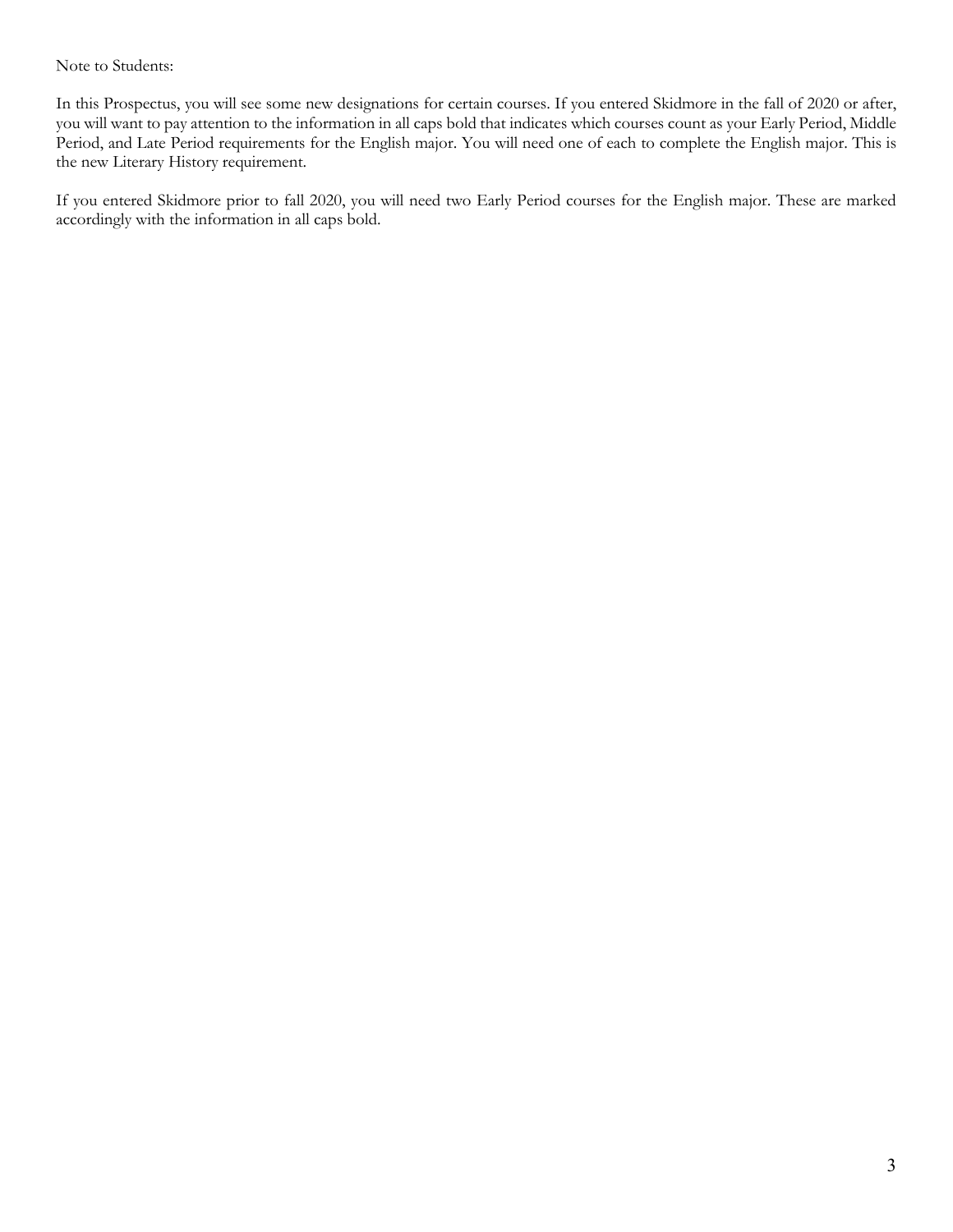# **The Shape of Fall 2022: courses grouped by common focus**

#### **POETRY**

EN 213—Poetry EN 248W—The Brontës EN 347—Seventeenth-Century Poetry EN 363—Poetry 1800 to the Present EN 363W—Confessional Poetry EN 377P—Poetry of Witness EN 280—Introduction to Poetry Writing

#### **FICTION**

EN 211—Fiction EN 322P—Bad Melville EN 328R—Ulysses EN 362R—Rise of the Novel EN 363—Modernist Imagination EN 281—Introduction to Fiction Writing EN 380—Fiction Workshop

#### **NONFICTION**

EN 228—American Life Writing EN 363—Modernist Imagination EN 375\*—Literature and Philosophy: Existentialism EN 378—Nonfiction Workshop

#### **DRAMA, THEATER, FILM**

EN 229W—Memory in Film EN 225W—Introduction to Shakespeare EN 229—Shakespeare: Comedy and Tragedy

#### **WORD AND IMAGE**

EN 229W—Memory in Film EN 228—Graphic Narratives and Comic Books EN 363—The Modernist Imagination EN 375\*—Critical Digital Studies

#### **RACE, GENDER, DISABILITY**

EN 221—Introduction to Asian American Literature EN 229—Disability Aesthetics EN 248W—The Brontës

#### **AMERICAN LITERATURE**

EN 221—Introduction to Asian American Literature EN 228—American Life Writing EN 228—Graphic Narratives and Comic Books EN 322P—Bad Melville

\* For seniors only

#### **BRITISH AND IRISH LITERATURE**

EN 225W—Introduction to Shakespeare EN 229—Shakespeare: Comedy and Tragedy EN 248W—The Brontës EN 328R—Ulysses EN 362R—Rise of the Novel

#### **LITERARY HISTORY**

Early Period EN 230—The Bible as Literature EN 225W—Introduction to Shakespeare EN 229— Shakespeare: Comedy and Tragedy EN 347—Seventeenth-Century Poetry Middle Period EN 248W—The Brontës EN 322P—Bad Melville EN 362R—Rise of the Novel Late Period EN 228—Graphic Narratives and Comic Books EN 328R—Ulysses EN 363—The Modernist Imagination EN 363W—Confessional Poetry EN 377P—Poetry of Witness

#### **CREATIVE WRITING**

EN 280—Introduction to Poetry Writing EN 281—Introduction to Fiction Writing EN 380—Fiction Workshop EN 378—Nonfiction Workshop EN 377P—Poetry of Witness

#### **WRITING**

EN 225W—Introduction to Shakespeare EN 228—American Life Writing EN 229W—Memory in Film EN 248W—The Brontës EN 303H—Peer Tutoring Project EN 280—Introduction to Poetry Writing EN 281—Introduction to Fiction Writing EN 363W—Confessional Poetry EN 380—Fiction Workshop EN 378—Nonfiction Workshop EN 377P—Poetry of Witness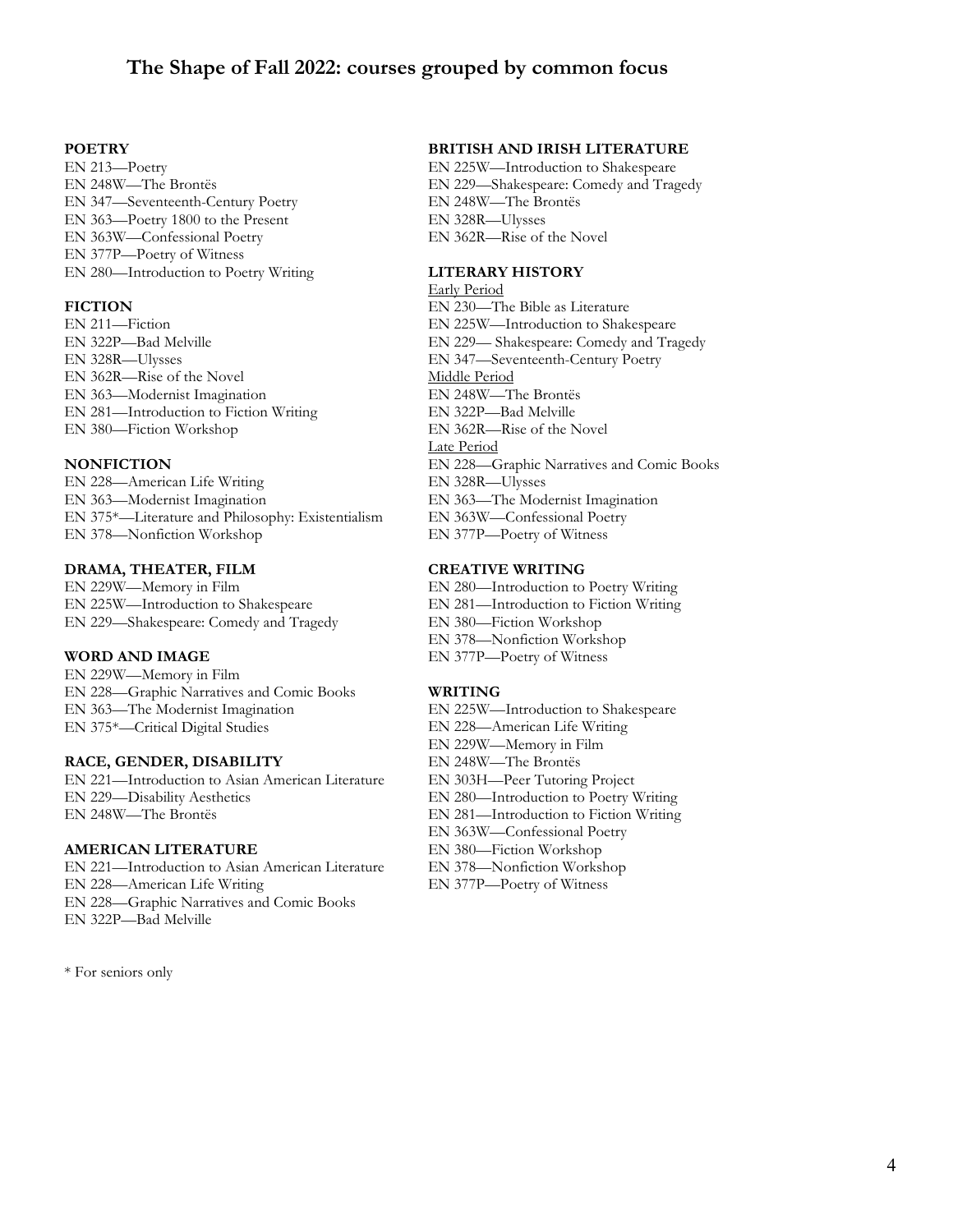### EN 103 WRITING SEMINAR I The Department

# 4 credits

*Designed to be accessible to a wide range of students, this course uses a variety of real-world topics and text types as students build audience-based writing skills for effective communication and persuasion. Students will learn reliable strategies to gain confidence and develop an academic voice in a supportive community of writers, with special emphasis on making effective grammatical and stylistic choices. Along with writing skills, the course supports critical thinking, critical reading, and organizational skills that translate to other courses.*

*Students with an Expository Writing Placement of 103 must complete EN 103 by the end of their first year. Afterwards, they have to complete EN 105 to fulfill the Foundation Requirement by the end of sophomore year.*

| Section 01<br>MWF 10:10-11:05 |                    | T. Niles       |
|-------------------------------|--------------------|----------------|
| Section 02<br>WF 8:40-10:00   |                    | A. Suresh      |
| Section 03<br>WF 10:10-11:30  |                    | A. Suresh      |
| Section 04<br>WF 12:20-1:40   |                    | A. Suresh      |
| <b>EN 105</b>                 | WRITING SEMINAR II | The Department |

# 4 credits See Sections Below

*In this seminar, students will gain experience in writing analytical essays informed by critical reading and careful reasoning. Special attention is given to developing ideas, writing from sources, organizing material, and revising drafts. The class will also focus on grammar, style, and formal conventions of writing. Peer critique sessions and workshops give students a chance to respond to their classmates' work. Weekly informal writing complements assignments of longer finished papers. This course fulfills the all-college Foundation Requirement in Expository Writing. Each section of 105 is focused on a particular topic or theme.* 

*Student with an Expository Writing Placement of 105 may enroll in a section of EN 105, EN 110: Introduction to Literary Studies, or a department-based writing-intensive course listed in Banner.*

**EN 105 01 UTOPIA/DYSTOPIA N. Junkerman TTh 12:40-2:00** 

When we look ahead, our imaginations often seem to run in two directions-either toward the hope of future happiness or the fear of future despair. In this course, we'll look at how these two impulses have produced visions of utopia and dystopia in literature, film, political speech, and journalism. We will examine hopeful and fearful visions of human society across several centuries, and challenge ourselves to ask big questions about the relationship between imagination and social reality. Above all, we will write and talk about writing-in essays, short assignments, peer review sessions–and we will explore how writing both reflects and shapes our dreams and nightmares. Possible assigned works include novels by Ursula Le Guin, Octavia Butler, and Charlotte Perkins Gilman and films like *Blade Runner, Snowpiercer*, and *Children of Men*.

**EN 105 02 WRITING GENDER R. McAdams MWF 1:25-2:20**

Whether or not we always realize it, gender constantly, quietly shapes our experiences—from determining which bathroom we use at a gas station, to framing others' responses if we start to cry in public, to influencing the way we speak and write. But what is gender, actually? How is it constructed and maintained? In this writing seminar, we will analyze the way that biological and social definitions of gender compete with and inform each other, as well as the way that gender identities and expressions have varied historically and culturally. We will read and write about practices like drag and cross-dressing that play with normative expectations, as well as about nonbinary and transgender identities that reject the reduction of gender to the biological sex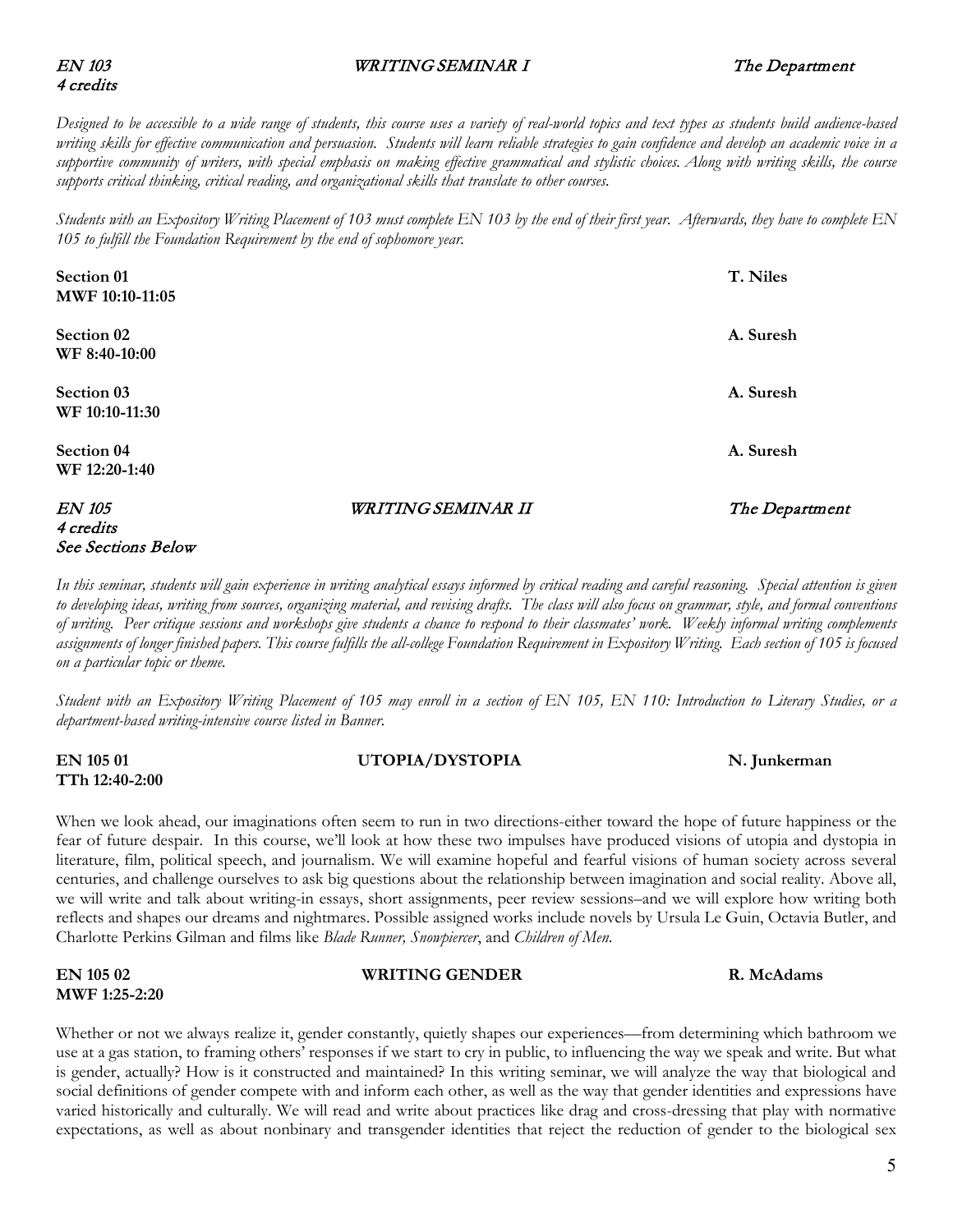assigned on a birth certificate. Above all, we will write and talk about writing—in essays, short assignments, and peer review sessions—and we will explore how writing reflects gender and shapes our understanding of what gender is.

## **EN 105 03 WRITING OUTER SPACE M. Greaves TTh 11:10-12:30**

Using outer space as our material, this writing seminar will introduce you to the conventions of college writing. We will consider representations of outer space in a range of genres and media, including poetry, fiction, film, TV, and the visual arts. Discussion and writing topics will range from black holes to Hubble space photography. We will spend several of our class sessions exploring the Tang exhibition *Parallax: Framing the Cosmos*, which will provide you with material for at least one of your papers. In short weekly writing assignments, a sequence of longer papers, and a presentation, you will sharpen your writing skills by investigating the scientific, political, personal, and aesthetic meanings we find in the cosmos.

# **EN 105 04 HAPPY M. Melito TTh 3:40-5:00**

From the Declaration of Independence to the #100daysofhappiness project, one could argue that Americans are obsessed with the pursuit of happiness. But what are we really seeking? What lengths are we willing to go to find happiness? How do factors like income, education, relationship status, and technology inform our perceptions? Can we bottle happiness? Buy happiness? Be coached into happiness? What does it mean to be truly happy? And what happens when you are not? In this writing seminar, we will examine these questions and our own cultural and personal biases through reading, writing, and discussion. We will examine texts from philosophers, psychologists, film-makers, and essayists as we consider the question of what it means to be happy. Students will prepare weekly responses, formal essays, and a research project, in addition to participating in peer workshops and teacher conferences.

| EN 105 05              | UNDER THE INFLUENCE | T. Niles |
|------------------------|---------------------|----------|
| <b>MWF 11:15-12:10</b> |                     |          |

Argument seems inescapable. Adherence to its rituals as a central cultural practice of Western higher education can determine the success of an essay or presentation, which is perhaps enough to motivate its study. But more compelling reasons for examination may come from the arguments that surround us in newspapers, advertisements, and everyday political discourse. Certainly, responsible citizens and consumers ought to critically examine attempts to influence their lives, gain their money, or win their allegiance. The skills we learn will help us understand the structure and strategy of arguments. Hopefully, what we learn will be relevant to our lives inside and outside of the academic sphere. In this writing course, we will explore some fundamental principles of argument (using real-life examples when possible) and examine rhetorical choices in a variety of situations. We will also explore how professionals confront various psychological, social, linguistic, and ethical issues related to persuasion. All this will prepare us to create a final project designed to enhance public discourse and decision-making—i.e., a useful text designed for a real-world audience.

| EN 105 07<br>TTh 9:40-11:00  | THE COST OF COLLEGE | E. Sperry |
|------------------------------|---------------------|-----------|
| EN 105 08<br>TTh 11:10-12:30 | THE COST OF COLLEGE | E. Sperry |

You've paid your deposit, bought a sweatshirt, and moved into your dorm—now what? The American higher education system promises much to its students: an education, a career, an intellectual community. But what does it actually deliver? In this class, we'll explore the promises of higher education, asking what college can—and should—provide. What's the value of a liberal arts education? How has college functioned as a tool of political and social change? What might the future of higher education look like in the wake of COVID? Central to these questions will be the practice of writing: we'll think about writing as a method of inquiry central to the work of education. This class will focus on developing strong analytical skills, effective drafting and revising techniques, and clear individual writing voices in conversation with our readings and one another.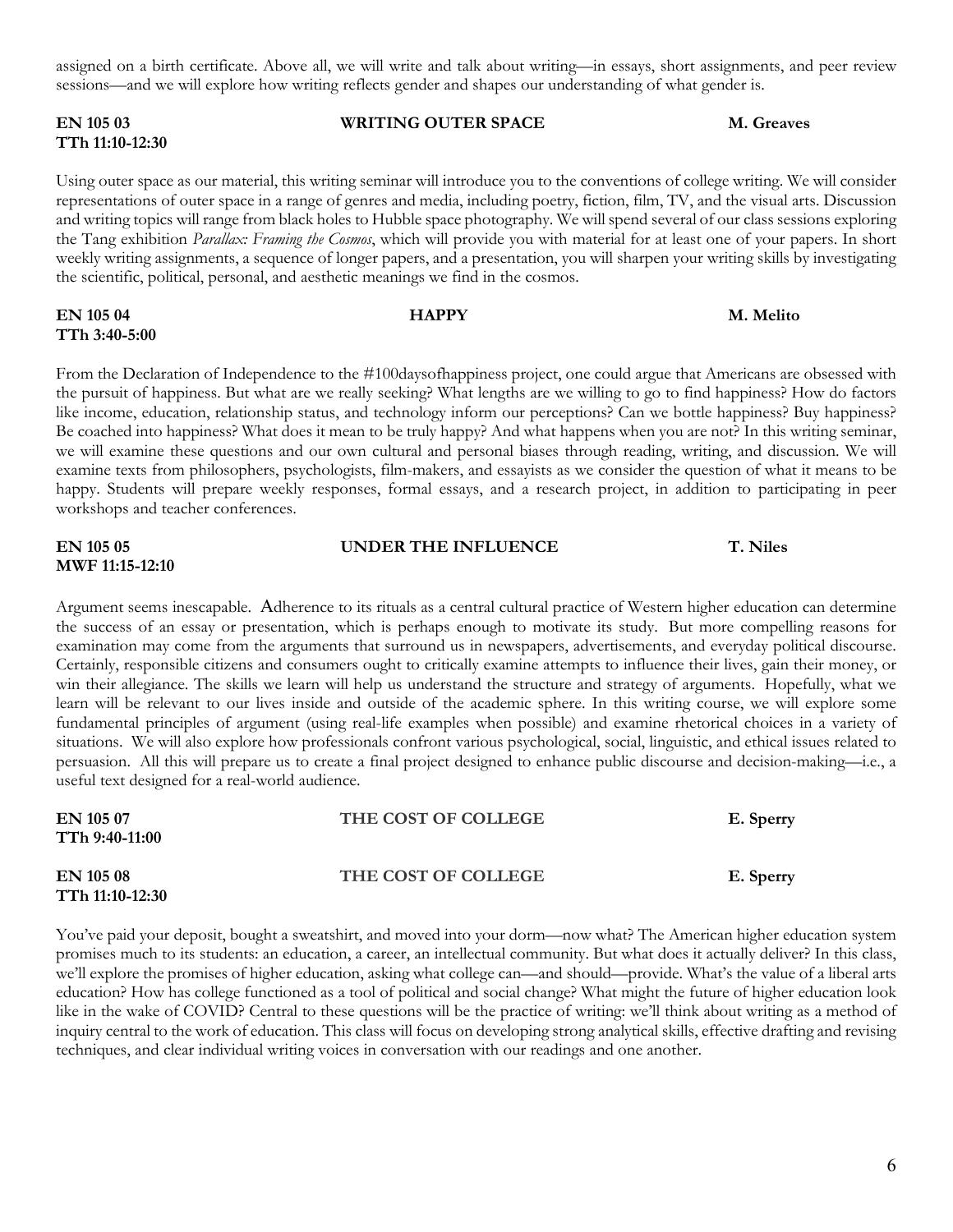| TTh 9:40-11:00                    |                                                                                                                                                                                                                                                           |            |
|-----------------------------------|-----------------------------------------------------------------------------------------------------------------------------------------------------------------------------------------------------------------------------------------------------------|------------|
| <b>EN 105 10</b><br>TTh 2:10-3:30 | THE WITCH                                                                                                                                                                                                                                                 | J. Fawcett |
|                                   | Hag, crone, prostitute, midwife, monster. Other. Beyond the pointy hat and the broomstick, what is a witch? Witches have been<br>around for centuries. Today they may range from kitschy Halloween staples to a fearsome symbol of power, but some things |            |

**EN 105 09** THE WITCH **I.** Fawcett

around for centuries. Today they may range from kitschy Halloween staples to a fearsome symbol of power, but some things haven't changed: at the root is an iconic female figure who challenges misogyny. This course will explore the place of witches in history and popular culture, focusing on how they connect to female bodies, knowledge, and feminism. The goal of the class is to develop a rigorous process for creating written work that is clear, thought-provoking, and elegant. Coursework includes three short papers and three polished essays developed through multiple drafts, peer critique, and individual conferences.

| EN 105 11<br><b>MWF 8:00-8:55</b>   | WRITING AS RADICAL EMPATHY        | O. Dunn |
|-------------------------------------|-----------------------------------|---------|
| EN 105 12<br>MWF 9:05-10:00         | <b>WRITING AS RADICAL EMPATHY</b> | O. Dunn |
| EN 105 13<br><b>MWF</b> 11:15-12:10 | WRITING AS RADICAL EMPATHY        | O. Dunn |

"Language is far from being a closed, self-contained system, and words are deeply intertwined with our ways of engaging with the world. Language in this sense is more like an interface rather than a firewall, an array of devices that connects us to the things that matter to us," says the scholar Rita Felski. Good writing can give the reader an emotional experience, a chance to interact with another person's mind and heart. But how does it do this? How does language convey emotion? How does a writer make us see what they see, feel what they feel? In this class, we'll move outside of our comfort zone—away from simply reading works we might enjoy because they are "relatable." We'll explore what boundaries writing can cross. We'll discuss how writing can create change in the world. We'll look at work from writers and artists who actively work to make us see things their way, from poets to activists to visual artists. We'll pay special attention to how each artist crafts their work; using these same tools, you'll create powerful writing of your own. By the end of the semester, after drafting and revision, you'll have a portfolio of polished writing.

| EN 105 14<br>TTh 12:40-2:00  | <b>BACKSTORIES</b> | L. Soderlind |
|------------------------------|--------------------|--------------|
| EN 105 17<br>$TTh$ 2:10-3:30 | <b>BACKSTORIES</b> | L. Soderlind |

How do you suppose your lights come on so reliably? It starts long before the switch is flipped. Many of the simple functions and customs of our world are vastly more complicated than we realize. This course in expository writing invites students to think about major structures in our lives that we take as givens, and to unravel their webbed backstories. The same tangle of environmental, political, social, and economic controversies that precedes power to bulb underlies many critical functions we rely on in the physical world and also precedes many "norms" in our culture. The two-day weekend workers enjoy today, for example, was not preordained; it exists because the labor movement fought for it. By examining cause-effect chains and critical choices made along the way, we'll learn more about how the world works—and sometimes doesn't. Students will develop arguments for ways to improve these systems and, because a curious mind is essential to good writing, will foster their own interest in discovering how all kinds of things work.

| <b>EN 105 15</b>     | <b>FOOD FIGHTS</b> | C. Jorgensen |
|----------------------|--------------------|--------------|
| <b>MWF 8:00-8:55</b> |                    |              |

Everyone has a favorite food, and most have at least one food they won't touch. But food is about more than taste: it references memory, community, language, and culture. Sometimes that yields nostalgia; sometimes it produces conflict. In this class, we will examine food writing on a number of topics: What pleasure lies in food memory? How does food intersect with economics,

7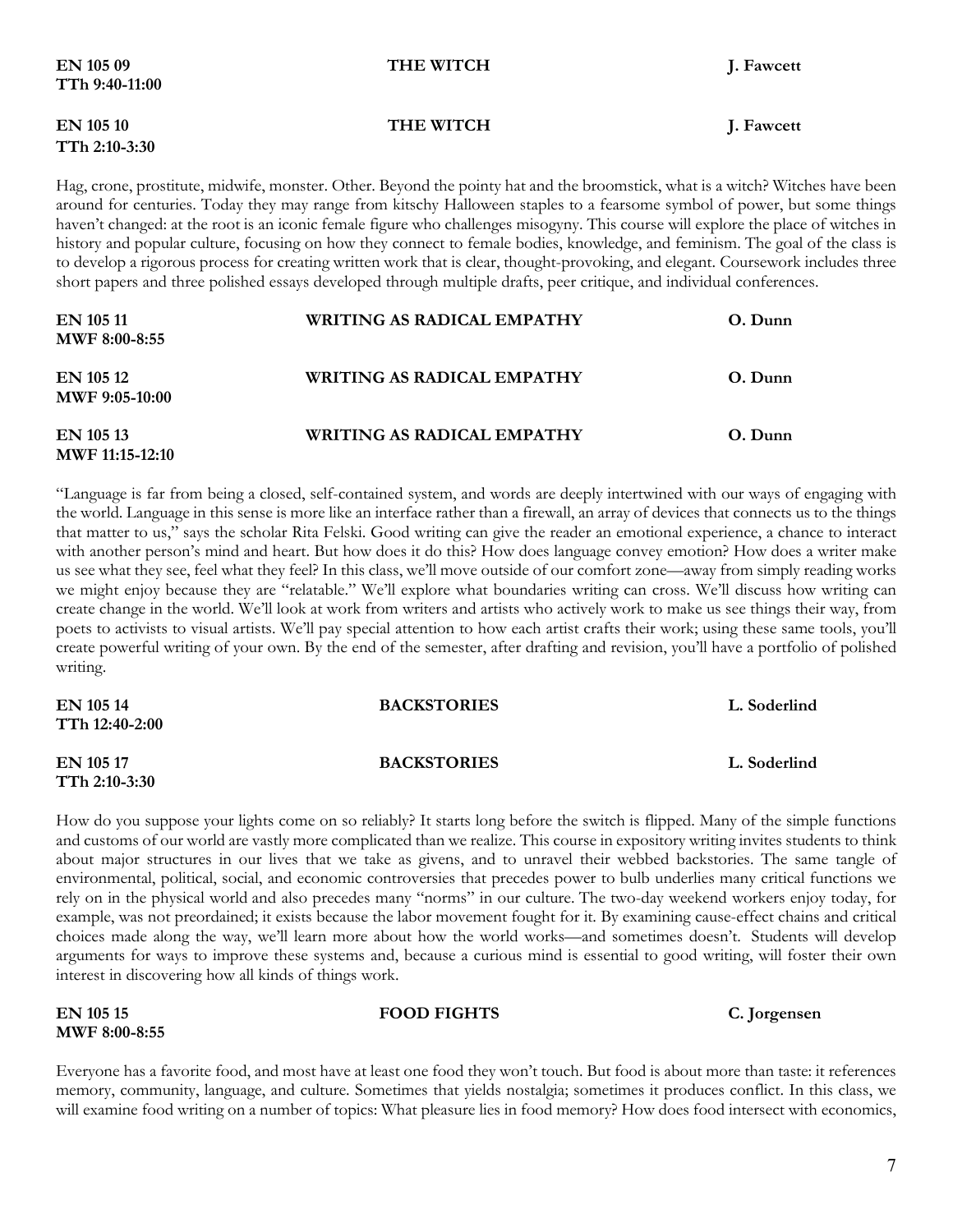language, social justice, history, and race? Who has the right to claim—and to profit from—the food of a particular culture? In the end, what should we eat—both for our own sake and for the sake of the planet?

Our writing projects will range from nonfiction narrative to researched argument; our readings will range from memoir to persuasive text. You will develop your ability to analyze food writing, and you will learn how to enter into the debate using the tools of rhetoric. These tools include various types of appeals as well as strategies for invention (coming up with something to say), arrangement (organizing your thoughts), and style (writing clear, graceful, persuasive prose). There will be frequent formal and informal writing, peer review, revision exercises, and small-group workshopping.

# **EN 105 16 EN 105 16 WHAT'S IN IT FOR ME? B. Pashley WF 8:40-10:00**

"The best way to find yourself is to lose yourself in the service of others." These words from Gandhi inspire this writing seminar where we will examine what it means to be a part of a community. What types of communities exist? Are there inherent responsibilities that people have as members of communities? And who truly benefits from volunteerism and community service? Participating in a volunteer experience that resonates with you will be the foundation for much of your writing in our class. Using this experience and course readings, you will create several original compositions using a formal writing process. Additionally, you will produce informal writing, criticize each other's writings, debate controversial topics, and improve your presentation skills, all while participating in something larger than yourself: a community of writers. At the conclusion of this class, you can expect a more sophisticated sense of yourself as a writer and a more refined sense of self and community. You'll really understand what's in it for you.

# **EN 105 18 SOWING THE SEEDS OF CHANGE M. Marx TTh 3:40-5:00**

A parable of Jesus. The climate crisis. Race relations. A deteriorating social order. Are these elements of a dystopian vision or parts of our present existence? Regardless of our perspectives, they are the seeds that Octavia Butler plants in her classic work of science fiction and brings to fruition in *The Parable of the Sower* (1993), this year's summer reading. In this seminar, we will write to learn about the underlying meaning and artistry of Butler's novel as we learn to craft prose that responds to college standards and expectations. As we undertake a critical examination of protagonist Lauren Olamina's belief in change, we will also explore how—through informal and formal writing assignments and classroom activities—we can change our attitude s toward writing. Thoughtful attention to discovery, drafting, critiquing, and revision may ultimately change the papers we produce for the better.

#### EN 105H WRITING SEMINAR II: The Department 4 credits **HONORS SECTIONS**

*The honors sections of EN 105 offer highly motivated students with strong verbal skills the opportunity to refine their ability to analyze sophisticated ideas, to hone their rhetorical strategies, and to develop cogent arguments. Toward these goals, students write and revise essays drawing upon a variety of challenging readings and critique each other's work for depth and complexity of thought, logic of supporting evidence, and subtleties of style. Students must have a placement of EN 105H to enroll in the class.*

*Student with an Expository Writing Placement of 105H may enroll in a section of EN 105H, EN 105: Writing Seminar II, EN 110: Introduction to Literary Studies, or a department-based writing-intensive course listed in Banner.*

#### **EN 105H 01** WRITING ON DEMAND L. Hall **MW 2:30-3:50**

When the essayist Joan Didion was in her twenties, she wrote editorial copy for *Vogue* magazine on a wide range of subjects. In her forties, she noted that it is "easy to make light of this kind of 'writing,' [but] I do not make light of it at all: it was at *Vogue*  that I learned a kind of ease with words... a way of regarding words not as mirrors of my own inadequacy but as tools, toys, weapons to be deployed strategically on a page." Inspired by Didion's on-the-job apprenticeship, this course will ask you to undertake the work of a professional copywriter or ghostwriter. What might you be asked to compose? The introduction to the documentary "extras" for a television series. The "Our Story" blurb for the website of a local restaurant. A capsule biography for a mayoral candidate. A C.E.O.'s response to a request from *Forbes*: "Tell us about the biggest mistake you ever made as a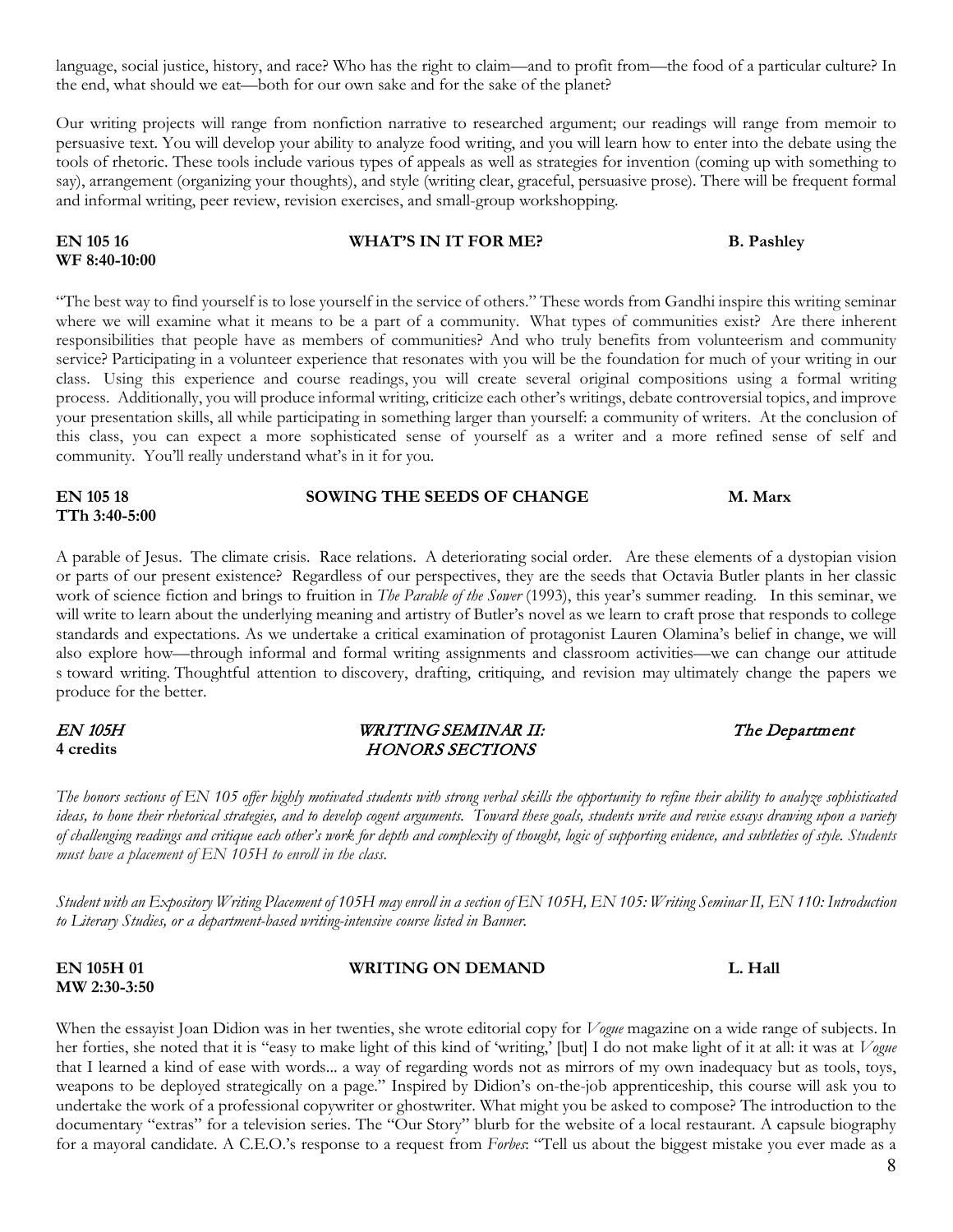leader." The instructor will furnish you with material; with her guidance, you will shape it into publishable or, as the case may be, presentable prose. Expect frequent short assignments, most of them graded.

# **MW 10:10-11:30**

**TTh 9:40-11:00** 

**TTh 3:40-5:00** 

**EN 105H 02** WRITING AS RELATIONSHIP M. Wolff

**"**We ourselves are chambers *filled* with voices," writes author Tony Hoagland, "and awake or asleep, we hear them. Just as they have cultural power, they have artistic potential." In this writing seminar, we study how literary essayists orchestrate their own multiple voices, the voices of others, and experience to create powerful and artful essays. We'll read and discuss essays of reflection, argument, satire, portraiture, and criticism. How do great writers make us feel their emotions or consider their perspective? How do they stir our connection to a person or idea we may not ''relate" to? How can we learn to *love a sentence,*  and why does that matter? How can writers use imagery, rhetorical rhythm, registers of speech, metaphors, description, speculations, transitions, and evidence to reach other people across gaps of difference? How may writing help us to get through the difficult days or events? Students share close-reading, discussion, writing exercises, and workshop conversations about essay drafts. Each student develops a clear writing style of their own and a relationship with the subjects they explore. Required: several written exercises, three essays (draft and revisions), readings, discussion, peer reviews.

#### **EN 110 INTRODUCTION TO LITERARY STUDIES** The Department **4 credits**

*This course introduces students to the practice of literary studies, with a particular emphasis on the skills involved in close reading. The course aims to foster a way of thinking critically and with sophistication about language, texts, and literary production. We will ask such questions as how and why we read, what it means to read as students of literature, what writing can teach us about reading, and what reading can teach us about writing. The goal overall is to make the words on the page thrillingly rich and complicated, while also recognizing the ways in which those words have been informed by their social, political, aesthetic, psychological, and religious contexts. This course is writing-intensive and will include some attention to critical perspective and appropriate research skills. Students with an EW placement of EN 105 or EN 105H may enroll in EN 110.* 

*Fulfills the all-college Foundation Requirement in expository writing; prospective English majors are encouraged to take EN 110 prior to enrolling in 200-level courses.*

What can literature tell us about the body? What possibilities does it present for understanding the body—physically, socially, historically, and politically? How do authors working in various genres use language to represent bodies, tell their stories, and imagine them in new ways?

In this course, we'll ask these and other questions as we study a range of literary and cultural texts across history and genre. Paying careful attention to literary form and practices of close reading, we'll explore how authors use language to think about embodiment in relation to issues of identity, power, politics, time, history, violence, the supernatural, and more. Possible texts may include poetry by William Shakespeare, Percy Bysshe Shelley, Sylvia Plath, and Tracy K. Smith; fiction by Mary Shelley, Nella Larsen, Carmen Maria Machado, and Toni Morrison; drama by Tony Kushner and Suzan-Lori Parks; and film by Barry Jenkins and Jordan Peele.

Loss, sorrow, and the challenges of living with them have unfortunately become pervasive today, part of everyday life in the modern world. This course seeks to ask: how has literature — in its various historical contexts and forms — responded to the enduring problem of grief? How does mourning take shape in literary works, and how might literature help us navigate the grievousness of our present moment, marked as it is by public health crises, vanishing political horizons, and planetary climate change? Together, we will encounter works from a range of genres and time periods (poetry, plays, prose fiction, essays) that take up the pain of loss and what Elizabeth Bishop once called "the art of losing." We will consider the psychological and political meanings of grief in literature, along with the way mournfulness, healing, and survival have been intertwined across generations of literary history. Readings will include works by Emily Dickinson, Gwendolyn Brooks, William Shakespeare, Caryl

Churchill, Thornton Wilder, Kazuo Ishiguro, and others.

### **EN 110 02 LITERATURE AND GRIEF 1002 J. Cermatori**

**EN 110 01 TEXTS AND BODIES P. Benzon**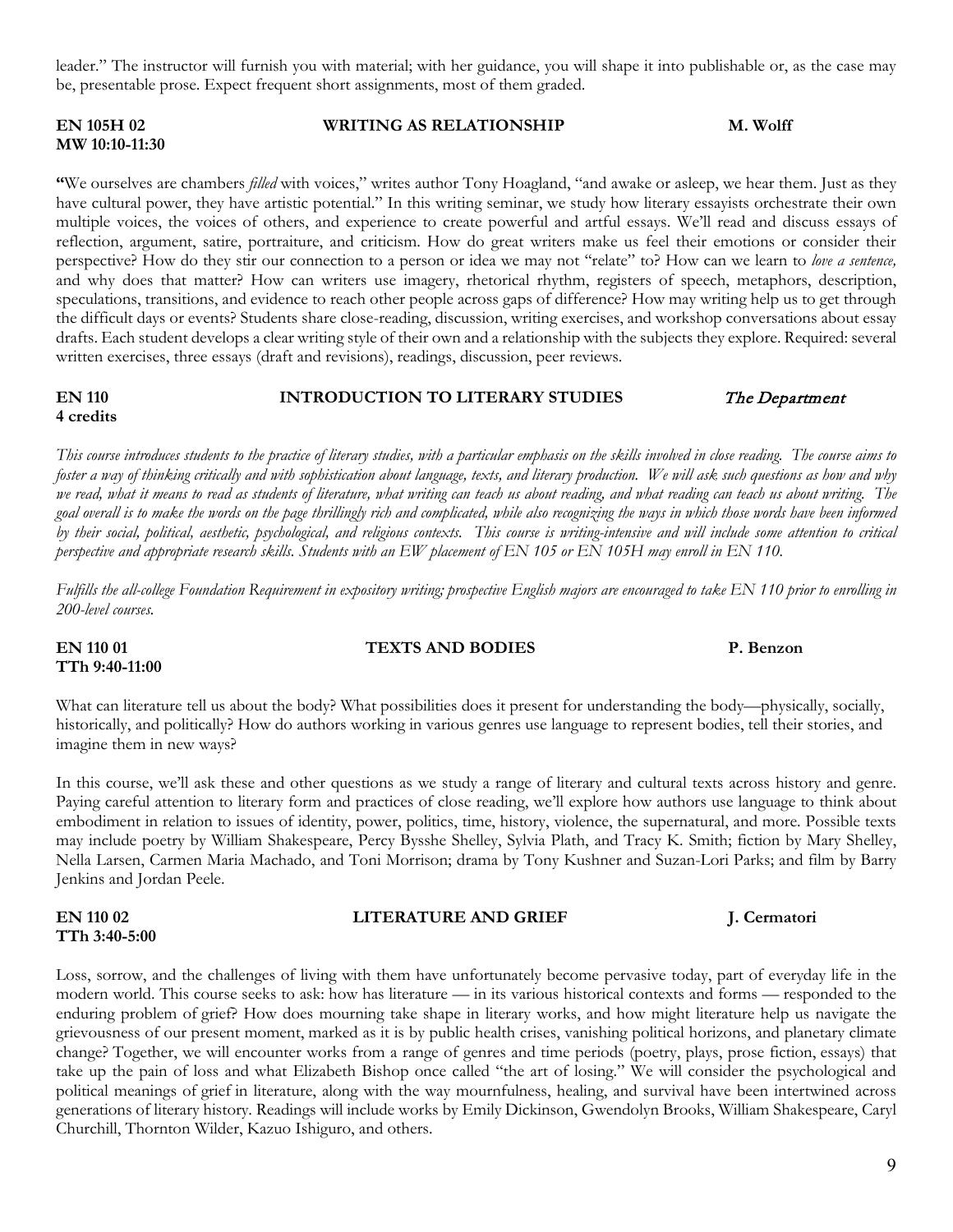# **TTh 11:10-12:30**

#### **EN 110 03 TEMPTATION C. Golden**

A motif dating from the Bible and extending across centuries and genres of British and American literature. Our section of EN 110 will begin with Jane Austen's Regency novel, *Pride and Prejudice* (1813) with Mr. Darcy's refusal to dance with Elizabeth Bennet, who is "'tolerable, but not handsome enough to *tempt* me'" (emphasis added). We will move back in time to the temptation scene in the Garden of Eden and onward to Christopher Marlowe's play *Dr. Faustus* (1616) where we witness the temptation of the soul for unlimited knowledge. William Blake's *Songs of Experience* (1794) and Christina Rossetti's *The Goblin Market* (1862) present us with poems about temptation and succumbing to forbidden fruit. Charlotte Perkins Gilman's groundbreaking feminist short story "The Yellow Wall-Paper" (1892) approaches temptation differently—the nameless narrator attempts to read and decipher the patterns of the ubiquitous wallpaper. Analyzing these tempting texts across genres and reading scholarly introductions, literary criticism, and endnotes, students will write four essays and practice textual annotation through COVE (the Collaborative Organization for Virtual Education). Underlying our course are foundational questions to literary studies: What constitutes textual evidence? How is a text informed by its social, political, aesthetic, psychological, and religious contexts? In what ways does literary criticism influence our reading of a literary work? In this writing-intensive course, students will read critically, write analytically, revise thoughtfully, and research deeply to develop their voices as writers.

# **EN 110 04 BODIES OF LITERATURE S. Mintz**

**MW 2:30-3:50**

In this section of EN 110, we'll explore the myriad ways in which literature has represented the human body—including such hybrid extensions of bodies as companion animals and prosthetic technologies. Our goal will be to understand why—and how embodiment matters: to characters, to plots and narrative structures, to motifs, themes, and symbolism. How has representation of the body changed over time? What's the difference between a realistic and a metaphorical use of bodily features? What role do disability, disfigurement, and disease play in literary treatments of the human "condition"? And how do the specific rules and possibilities of literary form bring bodies into being? Students will write often and be expected to contribute to conversation.

#### **GN 151A COLLOQUIUM ON LITERARY RESEARCH METHODS M. Greaves M 10:10-11:05 1 credit**

In this course, faculty from the Skidmore English department will lead weekly discussions on their recent research projects and on the methods that are central to their interests and subfields in literary studies. These conversations will focus on the practical, theoretical, and empirical aspects of scholarly work. They aim to serve as an introduction to key theories and research methodologies in literary studies, as well as help you develop pathways into literary analysis that are favorable to your interests. Along the way, faculty will discuss their personal and professional trajectories, inviting you to imagine the many professional avenues that Skidmore English majors can pursue. (1 Credit. S/U only.)

*This is a new course, open to students of all years but especially recommended to new majors or those considering majoring in English. A terrific course to take alongside EN 110.*

# **200 – LEVEL COURSES**

**EN 211 01 FICTION R. Boyers TTh 3:40-5:00 3 credits**

EN 211 is an introduction to the art of fiction, with discussions focused on the broadest possible range of pertinent issues. What is the difference between a relatively straightforward "realist" novel and a novel clearly intended to deviate from the conventions of realism? What makes a book a feminist novel? Why would a writer begin a story by telling us immediately what is going to happen in the narrative and then gradually work "backwards" through the story line in patient, vivid detail? What prompted a writer to compose a fiction in the first person, from the point of view of a single character, rather than telling it from an omniscient point of view, where it is possible to delve into the thoughts and feelings of all of the characters? Do we have a special interest in fiction with political intentions? Can we be attracted by stories that challenge rather than confirm our own view of things?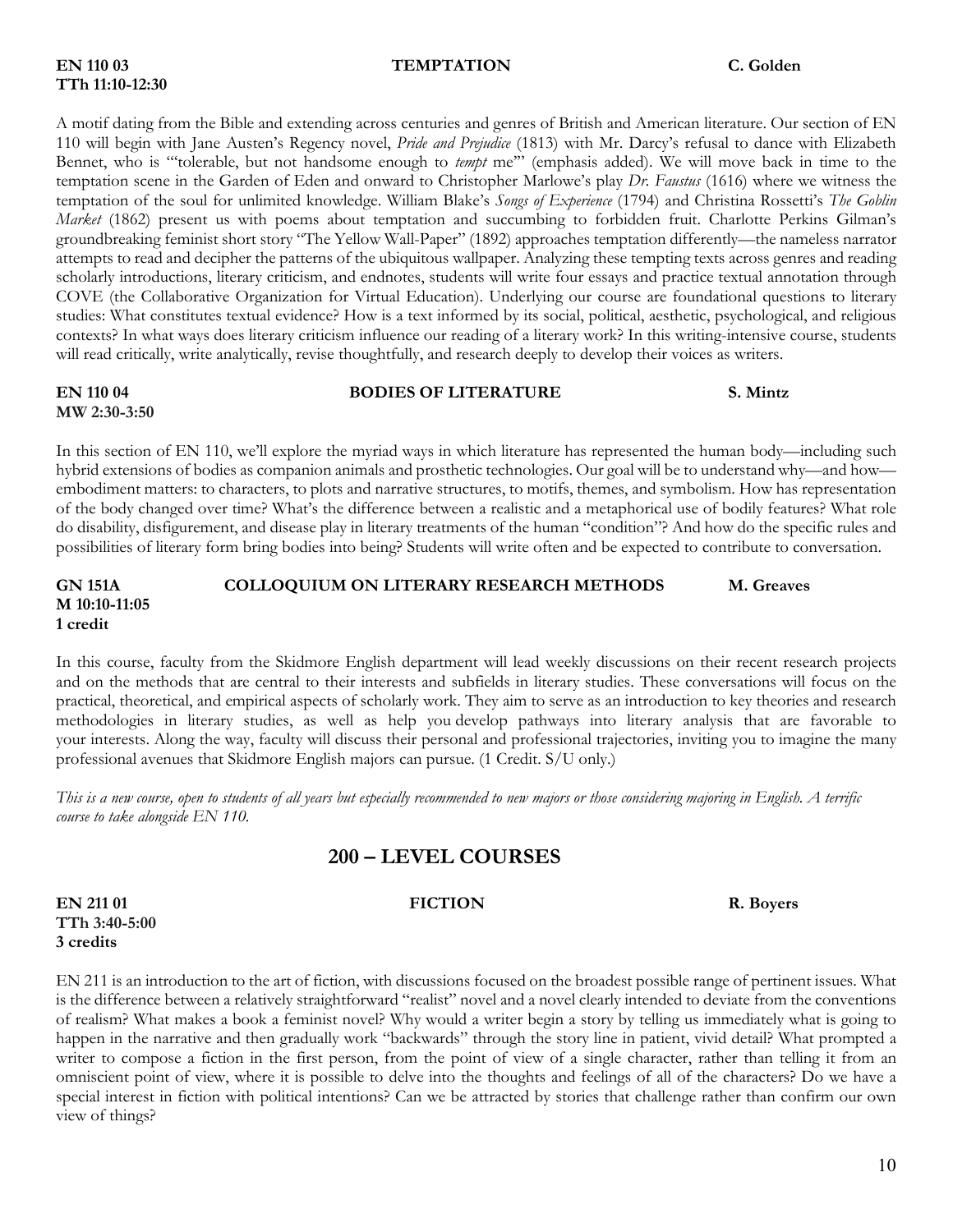The course will introduce students to many different kinds of short stories by writers recent and not so recent, writers as diverse as Kafka, Melville, Tolstoy, Ralph Ellison, Bharati Mukherjee, Jamaica Kincaid, Alice Munro, James Baldwin, and others. It will also devote some weeks to novels by Danzy Senna (*New People*), Claire Messud (*The Woman Upstairs*), and JM Coetzee (*Disgrace*).

Students will write two 1500-word papers and take both a mid-term and final exam.

#### **RECOMMENDED PREPARATION FOR ADVANCED COURSES IN FICTION COUNTS AS A "FORMS OF LANGUAGE AND LITERATURE" COURSE**

## **EN 213 01 POETRY E. Sperry MW 2:30-3:50 3 credits**

"Poem' comes from the Greek *poiēma*, meaning a 'thing made," Mark Yakich writes, "and a poet is defined in ancient terms as 'a maker of things.' So if a poem is a thing made, what kind of thing is it?" This class will attempt to answer that very question: what sort of thing is a poem? Looking at examples from throughout English and American traditions, we'll explore what defines poetry as a literary category. What are the formal dimensions of poetry—its lines, meters, lengths, shapes? How does a poem imagine its relationship with its audience? With the world around itself? Class will center around detailed discussion of the texts, with several short writing assignments and a final project.

#### **RECOMMENDED PREPARATION FOR ADVANCED COURSES IN POETRY COUNTS AS A "FORMS OF LANGUAGE AND LITERATURE" COURSE**

### **EN 221 01 INTRODUCTION TO ASIAN AMERICAN LITERATURE TBA MWF 11:15-12:10 3 credits**

A survey of major authors, works, and topics in Asian American literature and culture. The course aims to provide a sense of the historical conditions out of which various forms of Asian American writing and culture have emerged and changed over time. As a literature course, the class will focus on textual analysis and close reading on how specific texts give representational shape to the social and historical experiences that they depict. Readings consist chiefly of works that have canonical status within the field of Asian American literary studies but also include works that suggest new directions in the field. With regard to genre, these readings will include short stories, novels, memoir, autobiography, poetry, and film.

**COUNTS AS A LATE PERIOD HISTORY REQUIREMENT COUNTS AS A "LANGUAGE AND LITERATURE IN CONTEXT" COURSE COUNTS AS A CULTURAL DIVERSITY COURSE COUNTS TOWARD ASIAN STUDIES MAJOR COUNTS FOR GENDER STUDIES CREDIT**

| EN 225W 01    | <b>INTRODUCTION TO SHAKESPEARE</b> | A. Bozio |
|---------------|------------------------------------|----------|
| TTh 3:40-5:00 |                                    |          |
| 4 credits     |                                    |          |

This course provides an introduction to Shakespeare through the lens of premodern critical race studies (PCRS). PCRS is a scholarly movement that investigates how race was constructed in the premodern era, how it intersects with gender, sexuality, class, and disability, and how those intersections continue to inform the way that we think about race in the twenty-first century. In this course, we'll use PCRS as a framework for studying Shakespeare's plays and their larger cultural effects—within the early modern period and beyond. Our readings will include *Titus Andronicus*, *The Comedy of Errors*, *A Midsummer Night's Dream*, *As You Like It*, *Henry V*, *Hamlet*, *Othello*, and *Antony and Cleopatra*, as well as essays by leading practitioners of PCRS to help us think more critically and capaciously about Shakespeare's representation of race.

#### **COUNTS AS AN EARLY PERIOD HISTORY REQUIREMENT COUNTS AS A "LANGUAGE AND LITERATURE IN CONTEXT" COURSE COUNTS AS THE DRAMATIC LITERATURE REQUIREMENT WITHIN THEATER MAJOR**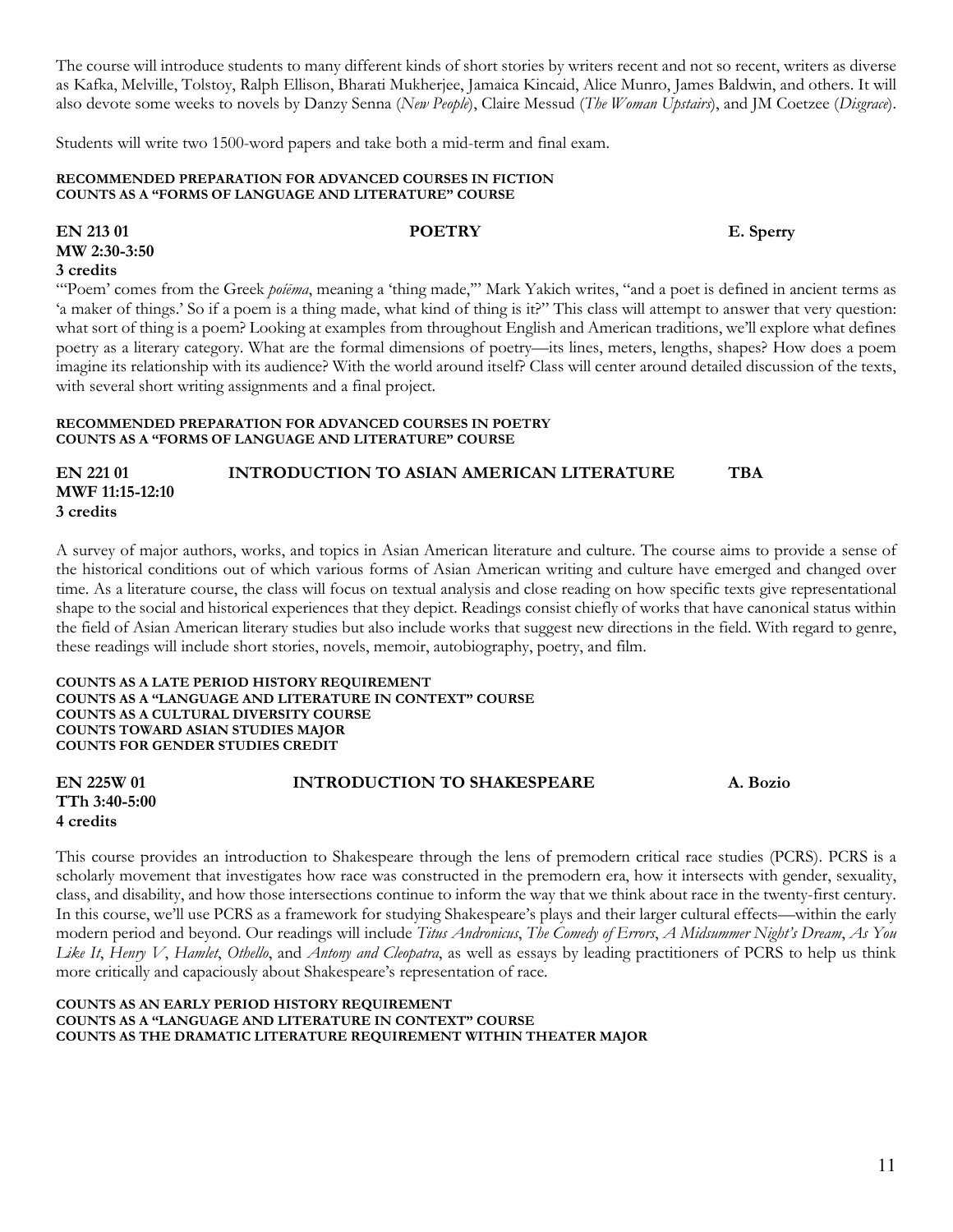# **TTh 11:10-12:30 3 credits**

In recent years, the genre of the graphic narrative has seen an explosion in creative, provocative literary work. What has in the past been both feared as a threat to "legitimate" culture and dismissed as a cheap diversion for kids is now widely considered a serious art form—a place for literary innovation and political critique. Both scholars and casual readers alike have gravitated towards this burgeoning field as an increasingly important form of literature in our increasingly visual culture.

In this course, we will explore a range of major graphic narratives from the past thirty years, studying how authors intertwine text and image on the page in ways that create new approaches to storytelling, new perspectives on social and cultural issues, and new ways of reading. Paying close attention to relations between the visual and the textual, we'll consider how authors explore questions of power and politics, memory and trauma, identity and embodiment, and time and space in unique ways through this form. Readings will include texts by Scott McCloud, Alan Moore, Ta-Nehisi Coates, Gene Luen Yang, Alison Bechdel, Carmen Maria Machado, Mat Johnson, and others.

#### **COUNTS AS A LATE PERIOD HISTORY REQUIREMENT COUNTS AS A "FORMS OF LANGUAGE AND LITERATURE" COURSE COUNTS TOWARD THE MEDIA AND FILM STUDIES MINOR**

**TTh 9:40-11:00 3 credits**

## **EN 228 02 AMERICAN LIFE WRITING N. Junkerman**

In this class, we will study some of the rich and varied texts that Americans have written about their lives. In sources including poems, letters, diaries, and autobiographies, we will encounter traces of individual stories that can seem by turns intimately familiar and deeply mysterious. The course will begin with some general consideration of the practice of writing about one's own life. From there we will examine the ways in which autobiographical texts have allowed Americans to speak truth to power, to confess their sins, to document atrocities, and to describe the intimate and ordinary details of their lives. In addition to reading many examples of life writing, students will experiment intermittently with writing about their own lives.

#### **COUNTS AS A "FORMS OF LANGUAGE AND LITERATURE" COURSE**

**EN 229 01 SHAKESPEARE: COMEDY AND TRAGEDY M. Conner M 6:30-9:30 3 credits**

This class constitutes an immersion in the comedies and tragedies of William Shakespeare. We will examine eight of Shakespeare's most prominent plays, engaging them as both literary works and dramatic performances. Our investigations will include such major issues as the religious and philosophical questions of the plays; the inter-weavings of gender, class, and power presented in them; and the historical, political, and cultural concepts that the plays engage. We will examine Shakespeare's two main genres of tragedy and comedy, seeking to understand the implications and worldviews of each form. In addition, we will study the tools of stagecraft and performance available to Shakespeare, to understand how the plays *dramatize—*that is, present in a dynamic and living form—the issues and questions within their words, and we will attend closely to Shakespeare's uses of language and poetic form. Finally, we'll consider how these plays, now over four centuries old, speak to us in powerful ways in our own historical moment. If, as Shakespeare wrote, "all the world's a stage, and all the men and women merely players," how do we construct ourselves and our beliefs in the complex world of 2022?

#### **COUNTS AS AN EARLY PERIOD HISTORY REQUIREMENT COUNTS AS A "LANGUAGE AND LITERATURE IN CONTEXT" COURSE COUNTS AS THE DRAMATIC LITERATURE REQUIREMENT WITHIN THEATER MAJOR**

**WF 12:20-1:40 3 credits**

#### **EN 229 02 DISABILITY AESTHETICS S. Mintz**

An introduction to disability in relation to beauty, art, imagination, and emotion. We will think about how disability creates such art forms as painting, dance, poetry, film, graphic memoir, and other textualities—not as an ugliness that must be repaired but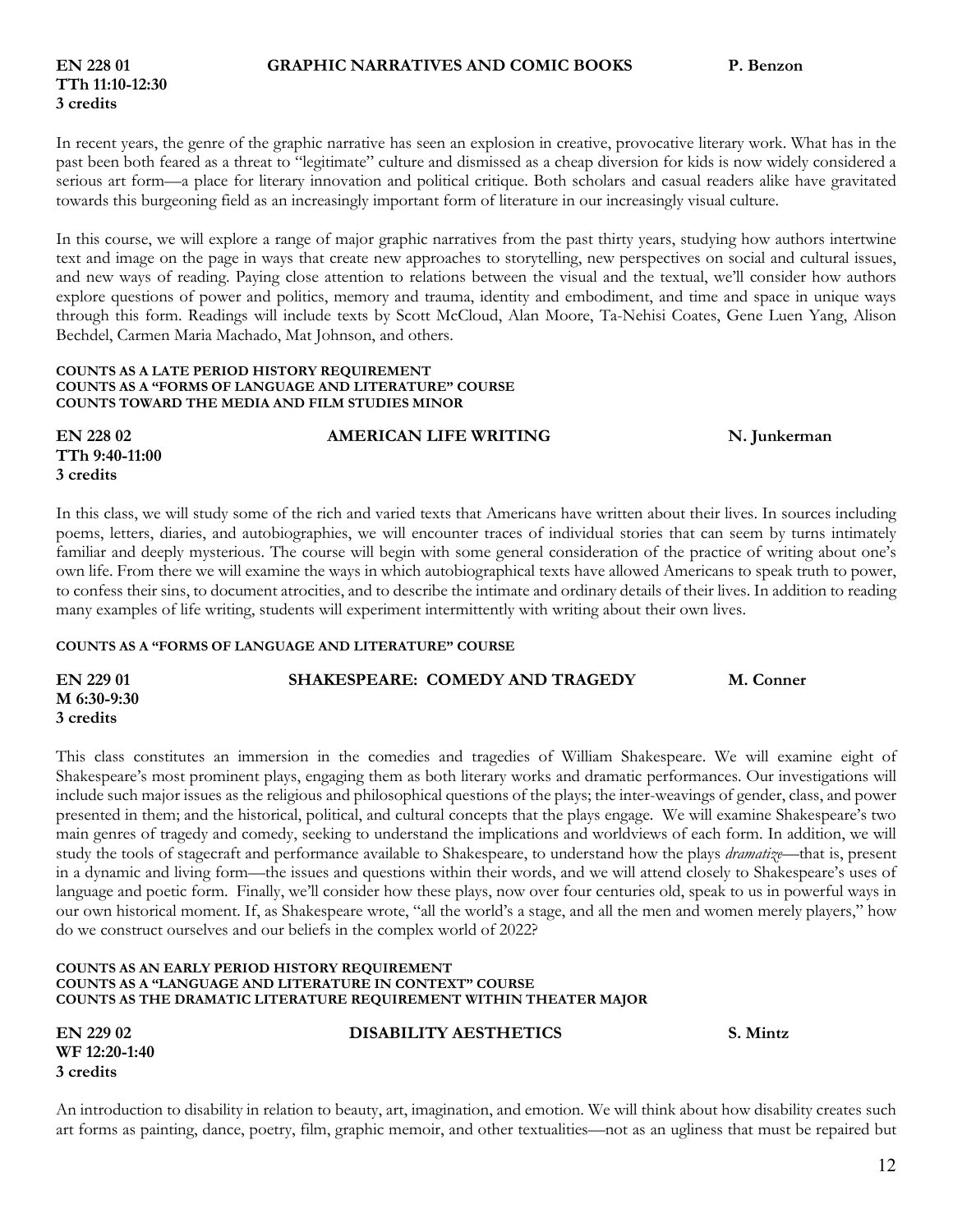as the impulse and defining feature of work that aims to change minds, inspire feeling, and delight the senses. Course materials will be comprised primarily of art created by people with disabilities, and our conversations will focus on how disability might revise how we think about gracefulness, beauty and value, character and plot, the relationship between art and society, and the meaning of emotion. Students will write short papers and produce a final project that aligns with their own artistic intentions.

#### **COUNTS AS A LATE PERIOD HISTORY REQUIREMENT COUNTS AS A "LANGUAGE AND LITERATURE IN CONTEXT" COURSE**

**EN 229W 01 MEMORY IN FILM M. Wolff TTh 11:10-12:30 4 credits**

"I will have spent my life trying to understand the function of remembering," renowned filmmaker Chris Marker wrote in 1983, "which is not the opposite of forgetting, but rather, its lining." In this seminar, we study full-length films about the functions of remembering and of forgetting. How can the effects of disease, dreams, faith in the afterlife, PTSD, guilt, old age, romantic derangement, and mourning be replicated in film image and narrative? How do memory-films enable ethical thinking across spaces of difference? What is the purpose of prosthetic memory in cinema? How do films from different eras and cultures disrupt, or reinvent, processes and mechanisms of remembering? What directorial visions rebuff and confront historical amnesia? How do the advances of digital film affect image meanings? Film-maker interviews and diaries, chapters on film studies, and psychoanalytic theory are contextual readings. Discussion seminar with a writing emphasis. Three major essays, and one final project or weekly film diary required. Film titles may include *After Life, Get Out, Caché, Watermelon Woman, Hiroshima Mon Amour, Chocolat, 45 Years, Waltz with Bashir, Parallel Mothers, Arrival, Eternal Sunshine of the Spotless Mind, Certified Copy, The Father,* or others.

#### **COUNTS AS A LATE PERIOD HISTORY REQUIREMENT COUNTS AS A "LANGUAGE AND LITERATURE IN CONTEXT" COURSE COUNTS TOWARD MEDIA AND FILM STUDIES MINOR**

**EN 230 01 BIBLE AS LITERATURE M. Marx TTh 12:40-2:00 3 credits**

Milton's *Paradise Lost*. Charlotte Brontë's *Jane Eyre*. John Steinbeck's *The Grapes of Wrath.* Octavia E. Butler's *The Parable of the Sower*. Toni Morrison's *Song of Solomon.* Bob Marley's "The Rivers of Babylon." What could such a disparate list have in common? Each of them in their distinct uses and unique styles is informed by the Bible. If we read these books without the knowledge of the Bible, we lose an important dimension of the texts. But the Bible is also a work of literature in its own right, worthy of study as a literary text. This course provides students with an introduction to the Bible as literature, concentrating on careful readings of select books from the Old Testament and the New Testament. We will supplement our study with examinations of translations of the Bible, methods of Biblical criticism, the history of the Bible, and, of course, references to English language literatures. Course work includes formal papers, a class blog, oral presentations, and a final examination.

#### **COUNTS AS AN EARLY PERIOD HISTORY REQUIREMENT COUNTS AS A "LANGUAGE AND LITERATURE IN CONTEXT" COURSE COUNTS TOWARD RELIGIOUS STUDIES MAJOR**

**TTh 2:10-3:30 4 credits**

A madwoman in the attic, impassioned love, and a mysterious/abusive past. Such sensational themes may seem ripped from today's social media, but they are the defining elements of the novels of the Brontë sisters. Beginning with biography, we will adopt new historicist and gender studies approaches to study arguably the greatest English literary family of the nineteenth century. Readings include Charlotte Brontë's *Jane Eyre* (1847), Emily Brontë's *Wuthering Heights (*1847), and Anne Brontë's *The Tenant of Wildfell Hall* (1848) as well as poetry by the sisters and their brother, Branwell. We will distinguish between Brontëan myths and biographical truths and question why their works are read as a literary canon and their lives are retold collectively. For this writing-intensive course, students will situate the Brontës in their historical moment, read critically, research deeply, write analytically, develop visual literacy skills, and participate actively. Coursework will include papers, presentations, annotation of the sisters' novels through COVE (Collaborative Organization for Virtual Education), and the creation of a virtual COVE class gallery on the life and work of the Brontë sisters.

**EN 248W THE BRONTËS C. Golden**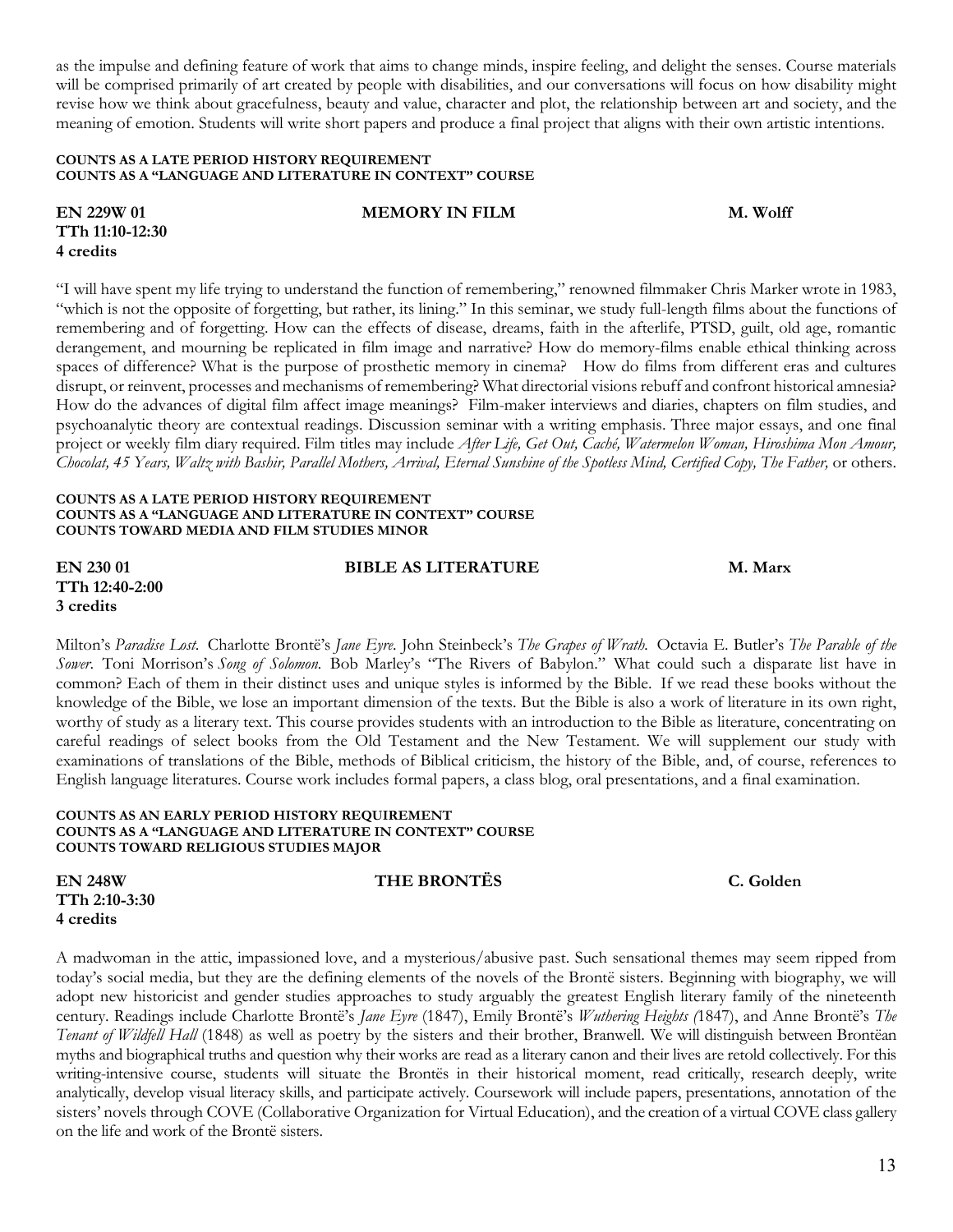# **INTRODUCTORY WORKSHOPS**

#### **EN 281 01 INTRODUCTION TO FICTION WRITING A. Bernard**

**TTh 12:40-2:00 4 credits**

Weekly reading and writing exercises will focus on many fiction basics, such as characterization, point of view, plot, and structure. Discussion and workshop format will proceed in an atmosphere of good humor and good will. Readings will be distributed; the only required text for purchase will be James Woods's *How Fiction Works.* 

#### **CAN COUNT AS PREREQ FOR UPPER-LEVEL WORKSHOPS COUNTS AS A "FORMS OF LANGUAGE AND LITERATURE" COURSE FULFILLS COLLEGE ARTS REQUIREMENT COUNTS TOWARD CREATIVE WRITING MINOR**

**EN 281 02 INTRODUCTION TO FICTION WRITING C. Baker TTh 2:10-3:30 4 credits**

In this introductory course students will explore the fundamental apparatus of prose narratives by reading a variety of stories, with an eye toward understanding their construction, and writing their own. The course will cover the technical components of fiction, including characterization, structure, style, and setting. It will also begin to weigh the aesthetic, social, and intellectual motives of meaning-making that inform all stories, and story-telling, from fiction to history to science to narratives of self.

Students will be expected to complete weekly writing assignments, of increasing sophistication, and produce a final story of 10- 12 pages.

**CAN COUNT AS PREREQ FOR UPPER-LEVEL WORKSHOPS COUNTS AS A "FORMS OF LANGUAGE AND LITERATURE" COURSE FULFILLS COLLEGE ARTS REQUIREMENT COUNTS TOWARD CREATIVE WRITING MINOR**

| EN 282 01      | <b>INTRODUCTION TO POETRY WRITING</b> | A. Bernard |
|----------------|---------------------------------------|------------|
| WF 10:10-11:30 |                                       |            |
| 4 credits      |                                       |            |

Weekly reading and writing exercises will focus on many poetry basics, such as mode, voice, and structure. Discussion and workshop format will proceed in an atmosphere of good humor and good will. Readings will be distributed; the only required text for purchase will be *The Making of a Poem* by Eavan Boland and Mark Strand.

#### **CAN COUNT AS PREREQ FOR UPPER-LEVEL WORKSHOPS COUNTS AS A "FORMS OF LANGUAGE AND LITERATURE" COURSE FULFILLS COLLEGE ARTS REQUIREMENT COUNTS TOWARD CREATIVE WRITING MINOR**

# **300 – LEVEL COURSES**

**MWF 9:05-10:00 4 credits**

**EN 303H 01 PEER TUTORING PROJECT C. Jorgensen**

". . .it is not the English language that hurts me," bell hooks says, "but what the oppressors do with it, how they shape it to become a territory that limits and defines, how they make it a weapon that can shame, humiliate, colonize" ("Teaching New Worlds / New Words"). hooks then quotes Adrienne Rich: "This is the oppressor's language yet I need it to talk to you." Justicefocused teaching and tutoring of English require thoughtfulness. In EN 303H, Peer Tutoring Project, we learn a toolbox of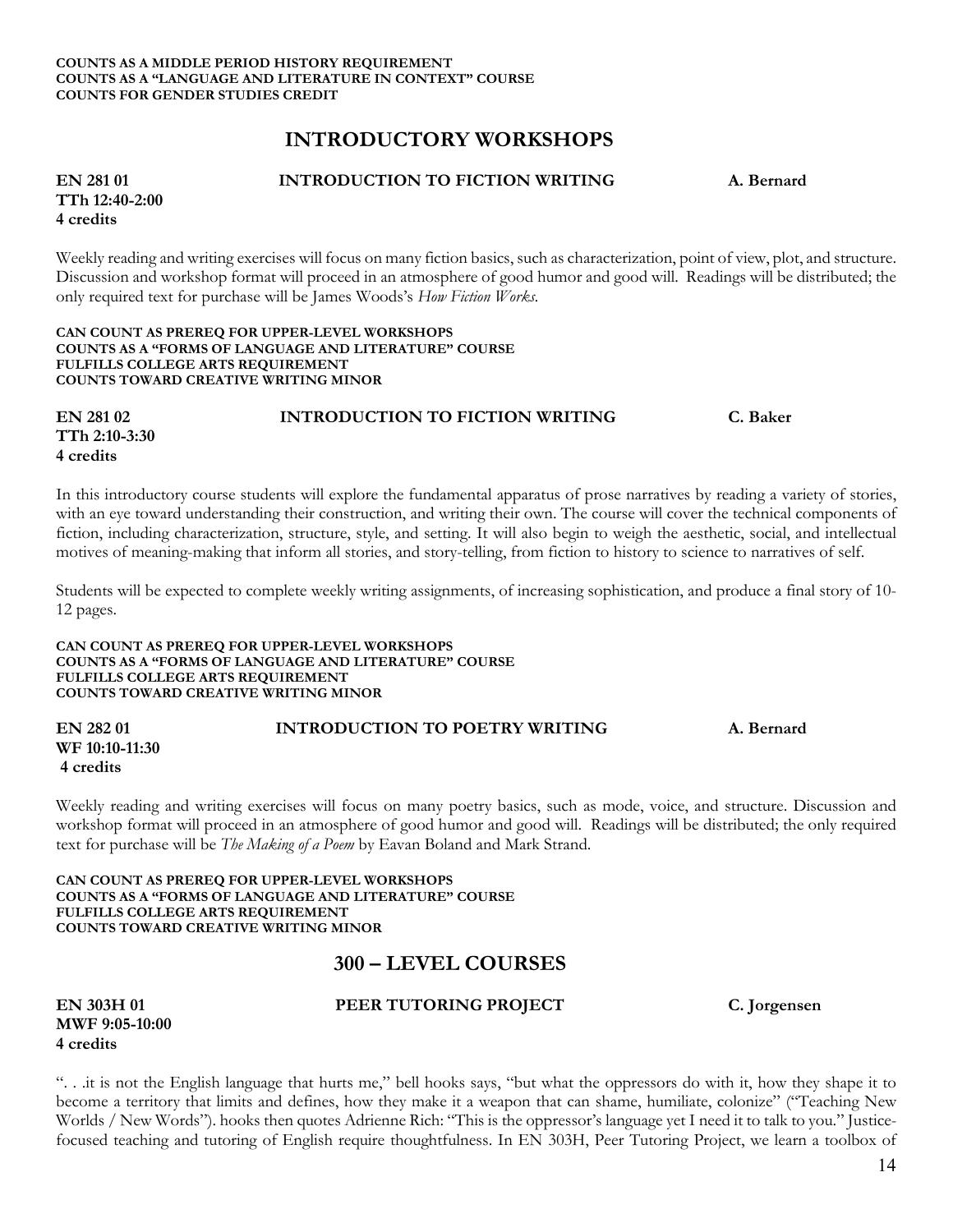strategies for tutoring, including ways to structure sessions and respond to tutees' expressed concerns. We learn Standard Academic English, even as we acknowledge its racist and ableist foundations, and consider ways to negotiate the meanings and demands of "academic writing."

Much of the course is devoted to experiential learning, first through shadowing experienced tutors and then through independently tutoring in the Writing Center. In our class meetings, we will consider the roles of writing centers; strategies for effective tutoring sessions, including techniques for supporting student writers whose first language is not English; the problematic position of Standard Written English; approaches to papers from various disciplines; and methods for explaining grammatical and punctuation guidelines. Some class sessions will be small-group meetings to assess progress, to debrief, and to plan. Coursework involves reading and discussion in Writing Center theory and practice, short reflective papers, a research paper, and four hours a week in the Writing Center. Once students begin independently tutoring (around Week 7 of the course), they will receive work-study pay for those hours. NOTE: This course is the required preparation for tutoring in the Writing Center.

#### **PREREQUISITE: PERMISSION OF INSTRUCTOR FULFILLS HONORS FORUM REQUIREMENT**

| <b>EN 322P 01</b> | <b>BAD MELVILLE</b> | J. Parra |
|-------------------|---------------------|----------|
| TTh 3:40-5:00     |                     |          |
| 4 credits         |                     |          |
|                   |                     |          |

What does it mean to evaluate something as "good" or "bad"? How and why do we use these categories to describe persons, actions, and aesthetic objects? Should we always strive to succeed—to be good, live a good life, and read good books? Why?

This course will explore the virtues of badness through the work of an artist who died a failure: Herman Melville. Over the course of the semester, we will discuss the emergence of his masterpiece, *Moby-Dick*, from relative obscurity at the time of its author's death into the pantheon of great American literature, investigating what forces made this shift possible. We will also look at a novel that many critics still consider to be Melville's worst, *Pierre*, *or The Ambiguities*, which was described in 1852 as "a dead failure" and "this crazy rigamarole." Others consider *Pierre* to be the author's best, most psychologically astute—and disturbing—work. If we put aside the question of success or failure, how else might we productively read a work like this? What, in other words, do we want from our literature? And how should we read for it? The class will read other examples of Melville's fiction, including "Bartleby, the Scrivener" and *Benito Cereno*, as meditations on the ethical, political, and social problems that follow from apparently "good" behavior as well as the potential for radical change that inheres in behaving badly.

#### **COUNTS AS A MIDDLE PERIOD HISTORY REQUIREMENT**

| EN 328R 01   | JAMES JOYCE'S ULYSSES | T. Wientzen |
|--------------|-----------------------|-------------|
| MW 2:30-3:50 |                       |             |
| 4 credits    |                       |             |

*Warning: this class is for the hardcore literary nerd.* 

James Joyce's 1922 novel, *Ulysses*, is one of the most celebrated and despised novels in the English language. A major part of this novel's legacy has to do with how goddamn hard it is to read. Many "serious" readers often find that they simply cannot get beyond the opening chapters. And yet, *Ulysses* is often classed as being one of the most important novels ever written—*the* great work of Ireland and perhaps of the modern English-speaking world. Loosely built on the model of Homer's *Odyssey*, Joyce's novel turns the mundane events of a single day in colonial Dublin (16 June 1904) into a modern epic about empire, love, gender, urban life, the transcendent beauty of everyday life, and the "nightmare" of history.

Because *Ulysses* is an unusually challenging book, there is only one way to read it for the first time: with a dedicated community of peers and the guidance of an experienced hand. We will begin this epic journey by reading a few of Joyce's early stories, in which he introduced readers to many of the dominant questions that preoccupy *Ulysses*. Moving on to *Ulysses*, we will attempt to disentangle the political, aesthetic, and philosophical strands Joyce laboriously weaved into his novel. We will undertake this task by analyzing Joyce's distinctive understanding of his young century, one that could appear as both a moment of liberation and a waking nightmare. In so doing, we will attempt to understand how *Ulysses* became, in the eyes of many, the paradigmatic expression of a modernist sensibility.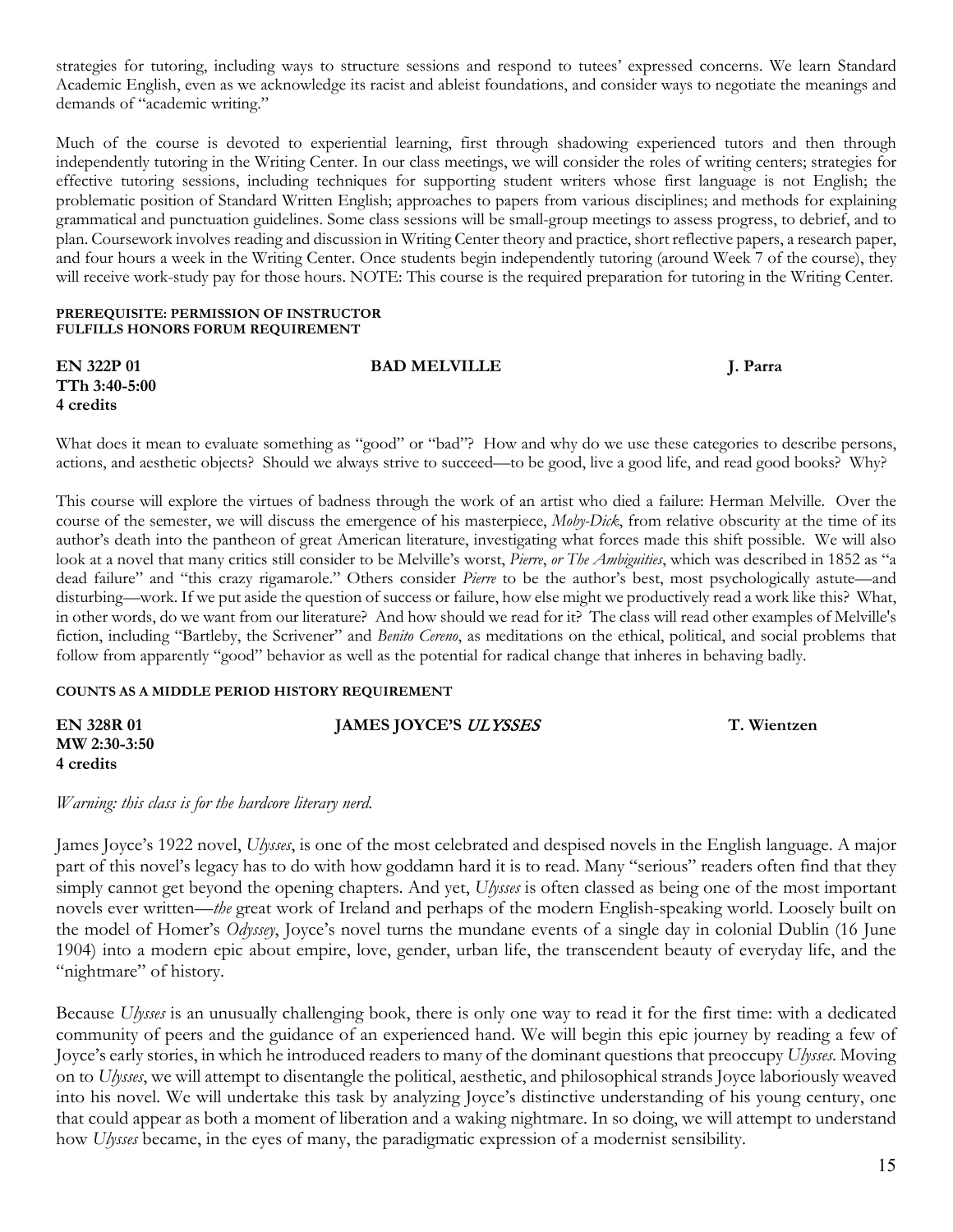#### **EN 347 01 SPECIAL STUDIES IN SEVENTEENTH-CENTURY S. Mintz WF 10:10-11:30 POETRY AND PROSE: METAPHYSICAL POETRY 3 credits**

An intensive study of the work of several major seventeenth-century writers, each involved in some way in the radical energies that made this period so significant in the formation of modern ideas of identity, politics, and family. From the quiet devotion of George Herbert to the cunning subversions of Katherine Philips, from Donne's erotic and spiritual dramas to Milton's revolutionary zeal, we will address questions of irony and wit, love and sex, form and experimentation, the pressures of politics and religion on writing, and the symbolism of body parts and disease. If time permits, we'll briefly consider the work of contemporary poets who considered one or another of these figures their favorite writer, to explore the nature of literary correspondences. Shorter essays and a longer research paper will be required.

#### **COUNTS AS AN EARLY PERIOD REQUIREMENT**

| <b>EN 362R 01</b>        | <b>RISE OF THE NOVEL</b>                                                                                                    | R. McAdams |
|--------------------------|-----------------------------------------------------------------------------------------------------------------------------|------------|
| $\text{MW } 4:00 - 5:20$ |                                                                                                                             |            |
| 4 credits                |                                                                                                                             |            |
|                          |                                                                                                                             |            |
|                          | This course will give students an overview of the development of the novel during its formative phase in eighteenth-century |            |

Britain. We will consider the relationship of the novel to economic, social, and intellectual transformations, reading influential theories of the novel's so-called "rise" during this period alongside revisionist accounts that map the messy proliferation of prose fiction in many forms and formats. We will study the formal devices by which the novel delves into individual character depth and represents social breadth. We will look at major genres that arose in the eighteenth century and live on today—the epistolary novel, the courtship novel, the gothic novel, etc., just as we wrestle with theoretical readings about what prose fiction is and does. Authors may include Aphra Behn, Madame de la Fayette, Daniel Defoe, Samuel Richardson, Henry Fielding, Frances Burney, Jane Austen, and others. The course will focus on the development of literary research skills and will culminate in a final, major research paper.

#### **COUNTS AS A MIDDLE PERIOD REQUIREMENT**

#### **EN 363 01 POETRY 1800 TO THE PRESENT A. Bernard WF 12:20-1:40 3 credits**

Poets create forms, and modes, that are then taken forward in time by each succeeding generation. This class begins with various "musical" forms: Coleridge and the Ballad Revival, Walt Whitman and Psalms (and verse paragraphs), Emily Dickinson and Hymns (and spirituals), Langston Hughes and Jazz (and free verse). Then it plunges into the "currents" of Modernism, Confessionalism, Political Poetry, and Post-Modernism. I am a working poet as well as a professor, so the focus at all times is on how these poems are made—assignments will include the possibility of writing poems in these forms as well as writing critical papers. An anthology will be provided to students; the only required text for purchase will be a dictionary with full etymologies.

| EN 363 02      |
|----------------|
| TTh 12:40-2:00 |
| 3 credits      |

#### THE MODERNIST IMAGINATION **R. Boyers**

#### The word "modernism" no longer calls to mind a simple set of ideas. Many artists of the so-called modernist period—roughly, the period between 1920 and 1950—believed that modernist art is not about beauty or indeed about any sort of sensory gratification. But this was by no means the view of Virginia Woolf or Henri Matisse. Marcel Duchamp regarded the habit of distinguishing between good and bad taste as ridiculous. But no such animus inspired the practice of modernist writers and artists like Thomas Mann or Giorgio Morandi. Many modernists argued that art was not the place for ideas or politics, but the poet W.H. Auden saw no reason to refrain from introducing politics into his work, and ideas play a central role in a wide range of modernist novels, poems, and paintings. Some early modernist works seemed immediately interesting to their first audiences precisely because they were felt to be "too much." Avant-garde artists and their fans loved to mock the philistine middle classes who disdained James Joyce, Picasso, and others who had challenged the assumptions upheld by *The New York Times* and other establishment publications. And yet modernism rapidly achieved the sort of widespread acceptance that no one could have predicted even a few years earlier. Modernist works challenged the notion that success in art had anything to do with proper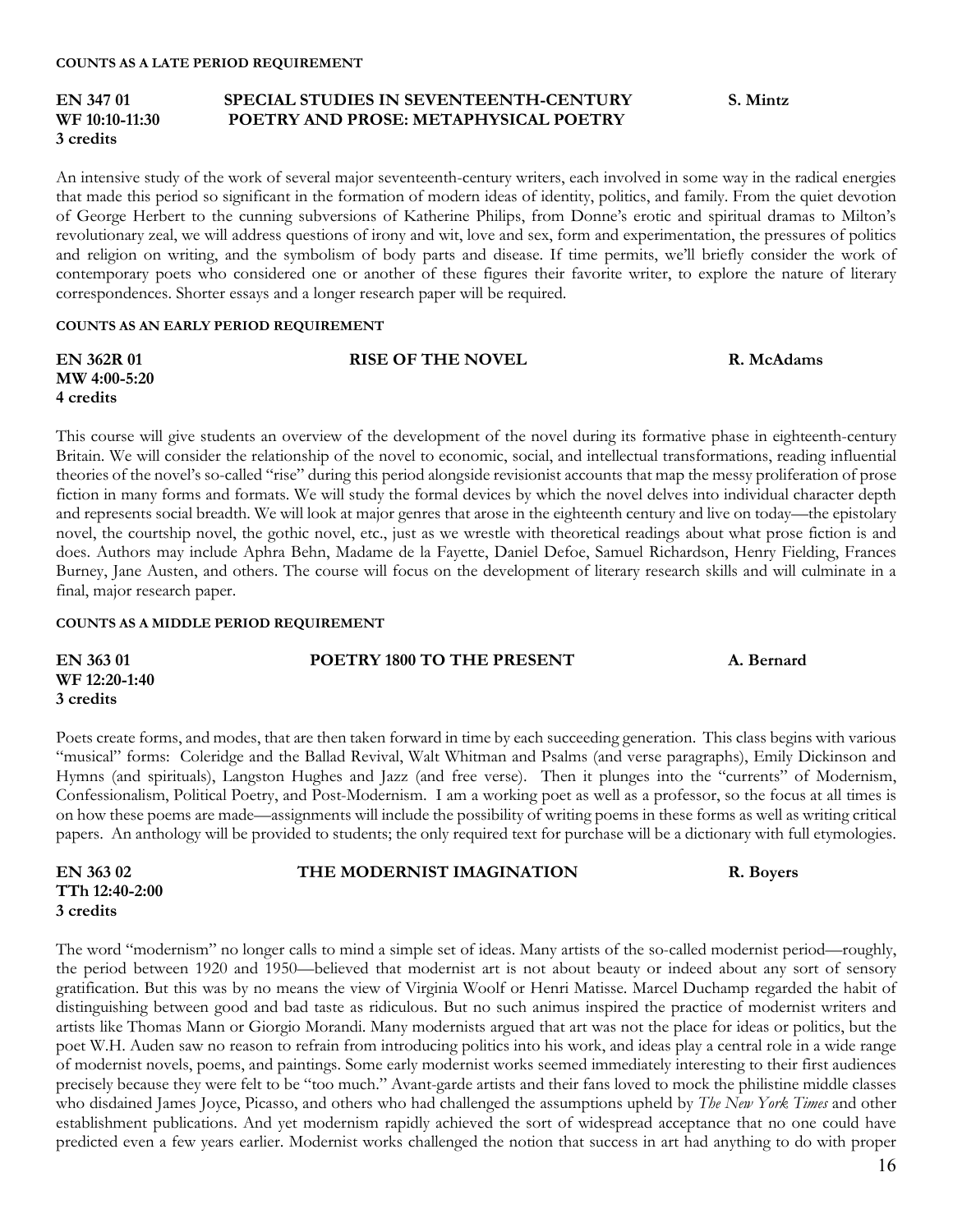sentiments, verisimilitude, or politically correct views. Students of modernism taught themselves to think seriously about the values to be found only in art and to avoid confusing them with values to be found elsewhere—in the bedroom, the board room, or the political arena. Today several leading writers and thinkers are revisiting modernism in a wide range of books and articles. It seems that a revival is under way, and thus it is a good time to take a look back and to ask whether modernism ought again to be the name of our desire.

This course will therefore examine a variety of works in several different genres. Among the authors, film directors, critics, and artists included in the course syllabus are Virginia Woolf, Franz Kafka, T.S. Eliot, Susan Sontag, Jackson Pollock, Georgia O' Keefe, Ingmar Bergman, Jean-luc Godard, Federico Fellini, Machado de Assis, Octavio Paz, Marianne Moore, and Thomas Mann.

Required: mid-term and final exam, two short papers or one end-of-term paper.

#### **COUNTS AS A LATE PERIOD REQUIREMENT**

| EN 363W 01    | <b>CONFESSIONAL POETRY</b> | M. Greaves |
|---------------|----------------------------|------------|
| TTh 2:10-3:30 |                            |            |
| 4 credits     |                            |            |

"I myself am hell," wrote Robert Lowell in the 1950s, confessing his mental health struggles in verse. His words are Milton's, but the impulse felt new: Lowell and other "confessional" poets of the 1950s-1960s explored subjects formerly taboo in poetry, including depression, relationships, trauma, childrearing, and the contents of therapy sessions. In a dynamic era of the Cold War, the Civil Rights Movement, counterculture, and the rise of color TV, a new kind of lyric poem emerged around the raw life experiences of the private self.

In this course, we will consider the confessional mode and its legacies in recent poetry. We will also explore the idea of confession in culture more broadly, from Saint Augustine's *Confessions* to the curated private confessions on social media. What made poetry, as opposed to other forms of literature and culture, the locus of confessional energy in mid-20th-century America? How have race, gender, and class impacted the writing and reception of confessional verse—which is to say, who gets or wants to be read as confessional, and to what end? We will pay particular attention to the poetry of Lowell, Sylvia Plath, John Berryman, and Anne Sexton. We will also consider how contemporary poets of color––including Ocean Vuong, Natasha Trethewey, and Ada Limón––have worked within and against the historically white confessional mode. Assignments will include several short papers, a presentation, and a research-based critical or creative project.

#### **COUNTS AS A LATE PERIOD REQUIREMENT**

| <b>EN 377P 01</b> | <b>READING FOR WRITERS:</b> | P. Boyers |
|-------------------|-----------------------------|-----------|
| W 6:30-9:30       | <b>POETRY OF WITNESS</b>    |           |
| 4 credits         |                             |           |

The course will focus on poetry written in times of extremity, structured around works included in Carolyn Forché's landmark anthology, *Against Forgetting: The Poetry of Witness*. The poems will be considered not primarily as historical documents or frontline reportage but as lyric utterances which can serve as blueprint and inspiration for students seeking to write with urgency and passion about their own lives and times. Each set of readings will be accompanied by a prompt for a weekly writing assignment with a formal component. Among the poets studied will be writers bearing witness to varieties of extremity, ranging all the way from war, ethnic cleansing, and the Holocaust to more intimate kinds of crisis, derangement, and dislocation. The poets include Primo Levi, Czeslaw Milosz, Paul Celan, Wisława Szymborska, Anna Akhmatova, Bertholt Brecht, Sor Juana Ines de la Cruz, Adam Zagajewski, Zbigniew Herbert, Yehuda Amichai, Federico Garcia Lorca, Li-Young Lee, Marina Tsvetayeva, Reinaldo Arenas, Ocean Vuong, Wole Soyneka, Gabriela Mistral, Cesare Pavese, Rita Dove, Cyrus Cassells, Kaveh Akbar, Du Fu, Amit Majmudar, Ai, Jericho Brown, and Rabindranath Tagore.

#### **COUNTS AS A LATE PERIOD REQUIREMENT**

#### **PREREQUISITES: EN 110; ONE COURSE FROM "LANGUAGE AND LITERATURE IN CONTEXT"; AND EN 280, EN 281, or EN 282.**

**EN 377 MAY BE TAKEN TWICE WITH A DIFFERENT TOPIC.**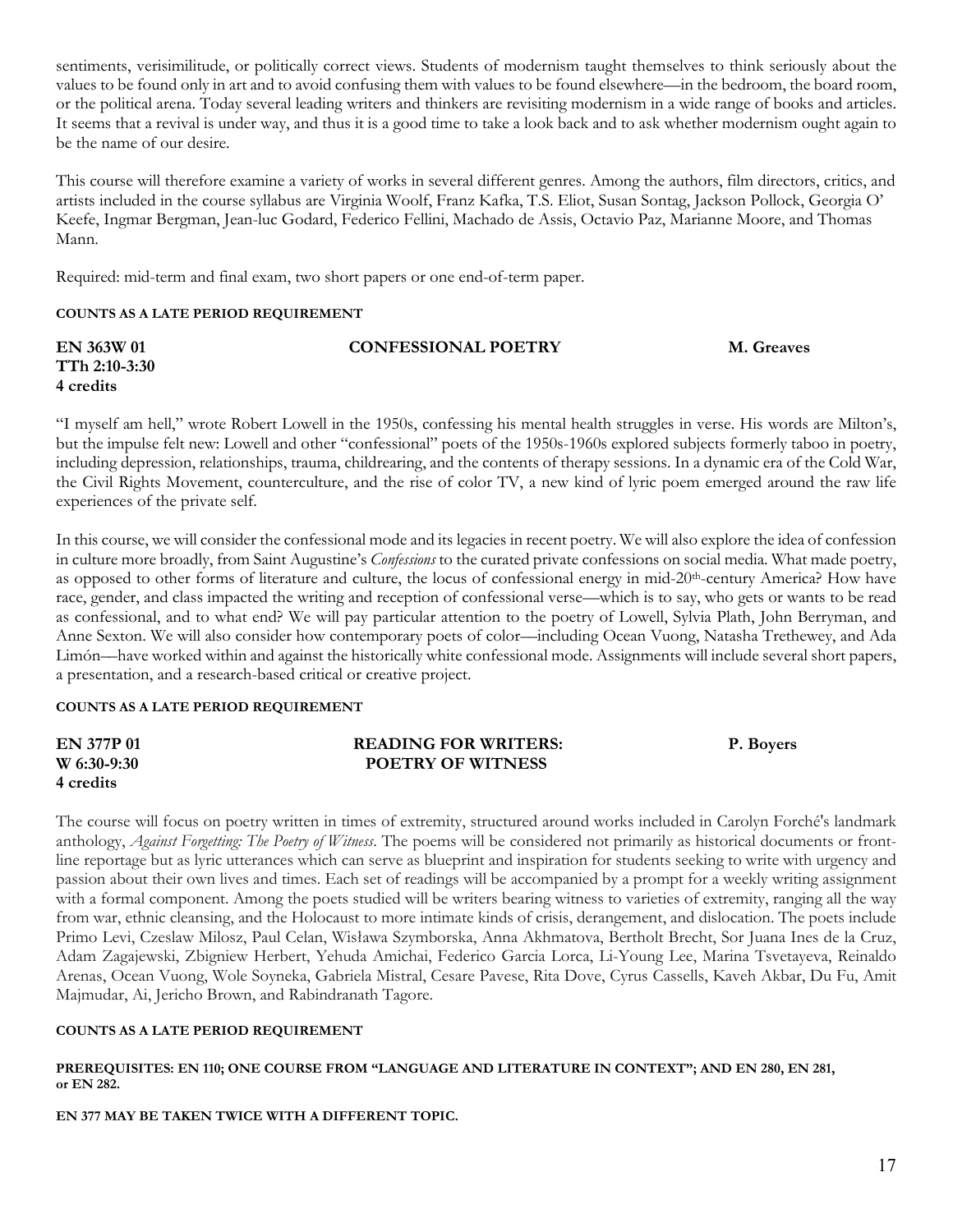#### **EN 371 INDEPENDENT STUDY The Department**

### Research in English or American literature and special projects in creative writing. Independent study provides an opportunity for any student already well grounded in a special area to pursue a literary or creative writing interest that falls outside the domain of courses regularly offered by the department. The student should carefully define a term's work which complements their background, initiate the proposal with a study-sponsor, and obtain formal approval from the student's advisor and the department chair. Application to do such work in any semester should be made and approved prior to registration for that semester or, at the very latest, before the first day of classes for the term.

#### **EN 399 A-D PROFESSIONAL INTERNSHIP IN ENGLISH The Department 1-4 credits**

Professional experience at an advanced level for juniors and seniors with substantial academic and cocurricular experience in the major field. With faculty sponsorship and department approval, students may extend their educational experience into such areas as journalism, publishing, editing, and broadcasting. Work will be supplemented by appropriate academic assignments and jointly supervised by a representative of the employer and a faculty member of the Department.

# **ADVANCED WORKSHOPS**

Application Process for 300-level Creative Writing Workshops *(EN 378 Nonfiction Workshop, EN 379 Poetry Workshop, EN 380 Fiction Workshop): Five days prior to the first day of Registration, students must email the following information to the professor of the course you wish to enroll in: 1) a list of previous creative writing and/or genre courses taken at Skidmore (EN 211 Fiction, EN 213 Poetry, EN 215 Drama, EN 219 Nonfiction, EN 228W Intro to Creative Writing, EN 251 Special Studies in Creative Writing, EN 280 Intro to Nonfiction Writing, EN 281 Intro to Fiction Writing, or EN 282 Intro to Poetry Writing). 2) the name and number of the course being applied for, and 3) a writing sample in the genre of the workshop to which you are applying: 5 poems,*  or 8-10 double-spaced pages of fiction or nonfiction. Your name should appear in the upper-right hand corner of every page. In consultation with the department's creative writing faculty, the instructor of the course will make selections, notify you of the decision, and enter Registration Overrides into the Banner system so that *selected students may register. Students who are not accepted may reapply in following semesters.*

| EN 378 01     |
|---------------|
| WF 12:20-1:40 |
| 4 credits     |

**EN 378 NONFICTION WORKSHOP M. Wolff** 

In this workshop we focus on variations of style and voice that enhance accomplished essay craft. We consider speech registers, purposeful inflations and deflations of *persona*, structured tensions between dilemma and discovery, ethical inquiry, and ways that speculative prose and empirical facts co-exist in effective literary nonfiction. This workshop has a significant reading component. During the semester, students read a variety of essays that model stylistic approaches and thematic approaches to essaying, practice skills in short writing assignments, and develop a collection of three substantial essays that explore one chosen topic or theme indicative of individual sensibility. The course offers student writers a creative community in which to explore interests and concerns, and helps students to prepare for the sustained, informed work required in Advanced Projects in Nonfiction. The workshop provides in-depth instruction for all students who hope to develop their skills writing literary essays.

Requirements: Weekly readings; three essays, drafted and revised; writing exercises, at least 2-3 workshop presentations of manuscript work, attendance, participation in all workshop discussions, letters of peer response.

Recommended preparation with one of these courses: Introduction to Creative Writing, Introduction to Nonfiction, Prose Boot Camp, Nonfiction 219, comparable writing experience.

**PREREQUISITES: EN 251, 280, 281, OR 282 - PLUS PERMISSION OF INSTRUCTOR SEE APPLICATION PROCESS ABOVE.** 

**W 6:00-9:00 4 credits**

#### **EN 380 01 FICTION WORKSHOP C. Baker**

An intensive workshop for committed writers. Though there will be informal discussion of published writing, our primary task will be the critiquing of student work. Attendance, class participation, and thoughtful written response to student writing are of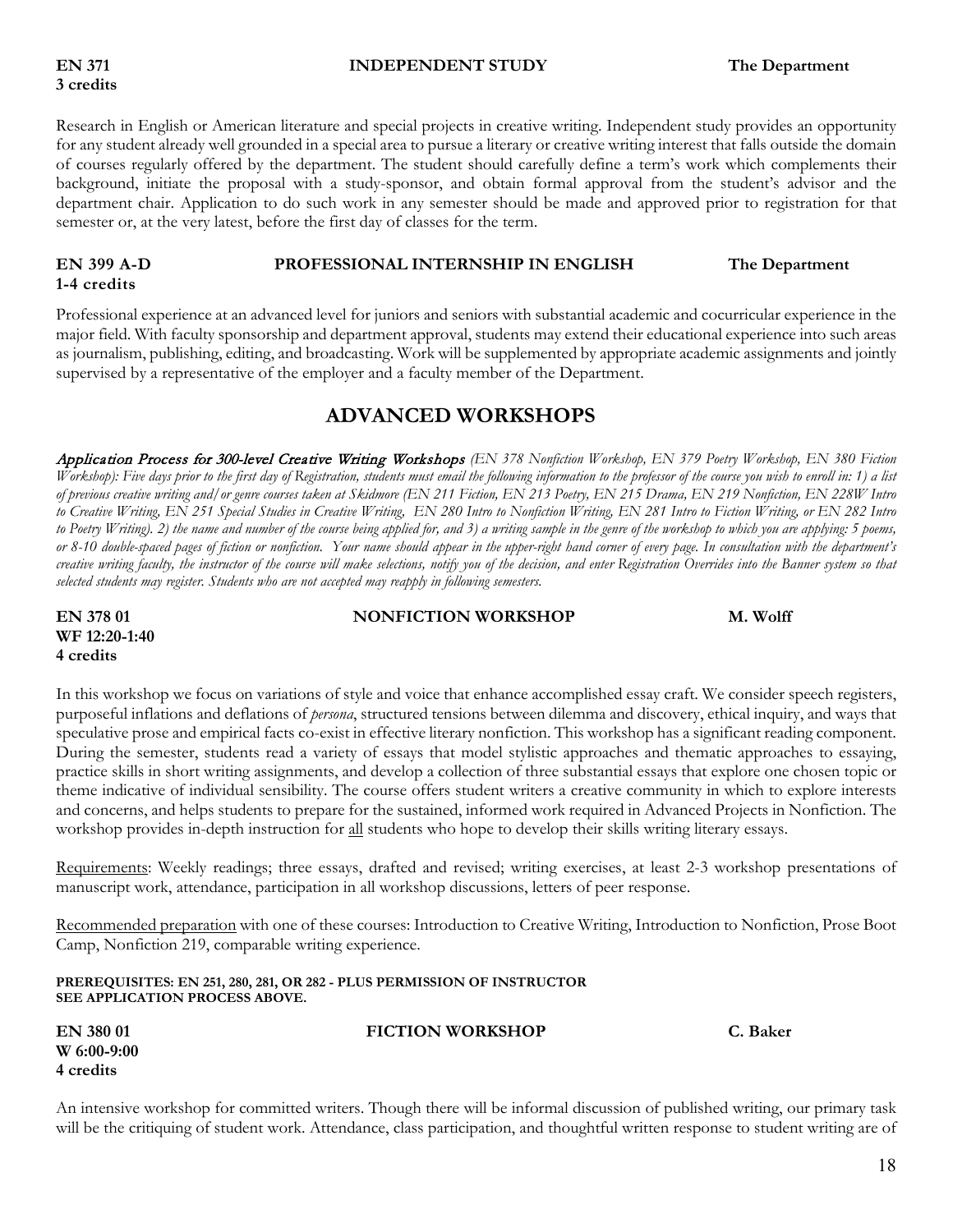paramount importance. Main creative requirement: two short stories of 10-12 pages each, both of which will be revised after being workshopped.

#### **PREREQUISITES: EN 251, 280, 281, OR 282 - PLUS PERMISSION OF INSTRUCTOR SEE APPLICATION PROCESS ABOVE.**

# **SENIOR CODAS**

 **(formerly known as Capstones)**

*NOTE: The Senior Coda is satisfied in most cases by a Senior Seminar (EN 375) or Advanced Projects in Writing (EN 381). (Students with appropriate preparation and faculty permission may instead choose the senior thesis or project options: EN 376, 389, 390).*

# **SENIOR SEMINARS FOR FALL 2022**

**TTh 2:10-3:30 4 credits**

## **EN 375 01 CRITICAL DIGITAL STUDIES P. Benzon**

Since its initial release almost fifteen years ago, the Apple iPhone has become arguably both the fastest-selling and the bestselling object in history. As this rapid, pervasive dissemination suggests, we are currently living through a moment in which social transformation is intimately bound up with technological transformation. The ubiquity of digital media in our daily lives raises a range of far-reaching questions: What does it mean to live, consume, create, and connect when we are always online? How do we understand the bodies and identities on the other side of the screen? What are the stakes of agency, action, and control in a digital world?

In this course, we'll take up these and other questions as we explore how authors, filmmakers, game designers, artists, and activists reckon with the profound aesthetic, social, political, and historical transformations currently taking place around and through digital technology. We'll study key theorists of digital culture in order to consider the role that digital media plays in reshaping how we understand questions of agency, community, race, gender, sexuality, nationhood, privacy, ethics, labor, materiality, space, power, literature, and art. And we'll explore how cultural practitioners represent and respond to these issues across a range of media and genres. Key areas of focus will include the aesthetics and politics of identity and connectivity amidst always-on life, the changing nature of labor in the digital world, and the politics of identity and subjectivity within the context of big data and algorithmic surveillance. Students will pursue their own interests within our course material through extended research projects that we will workshop and revise during the latter portion of the semester. Qualifying work will earn honors.

## **EN 375 02 LITERATURE AND PHILOSOPHY: EXISTENTIALISM J. Cermatori TTh 11:10-12:30 4 credits**

Does human existence have meaning, and if it doesn't, how should we live and act in the world? How should one chart one's own path when the significance of things cannot be guaranteed by any absolute values or higher power? Albert Camus once proclaimed that "The only way to deal with an unfree world is to become so absolutely free that your very existence is an act of rebellion." How is it possible to put this idea of freedom into practice? In the first half of the twentieth century, existential philosophy emerged as a response to these questions, provoking a wide-ranging discussion in art and politics alike. In this seminar, we will survey some of its ramifications in the realm of modern literature. Opening up an interdisciplinary dialogue, we will consider both how literature adapts philosophical discourse and how it functions as a form of philosophical discourse in itself — how literature enacts philosophical thinking by other means. We will start with a survey of several key figures and concepts in the field (Sartre, de Beauvoir, Camus, and others; the void, anxiety, freedom, the gaze, and authenticity). We will then analyze literary works often considered part of a larger existentialist "constellation." Together, we will seek to generate a host of open questions that can permit a wide range of independent research projects at the end of the term. Our primary aim will be for students to develop and write their senior coda papers, but we will also spend time reflecting on their years at Skidmore and their next chapters of life after college. Qualifying work will earn honors.